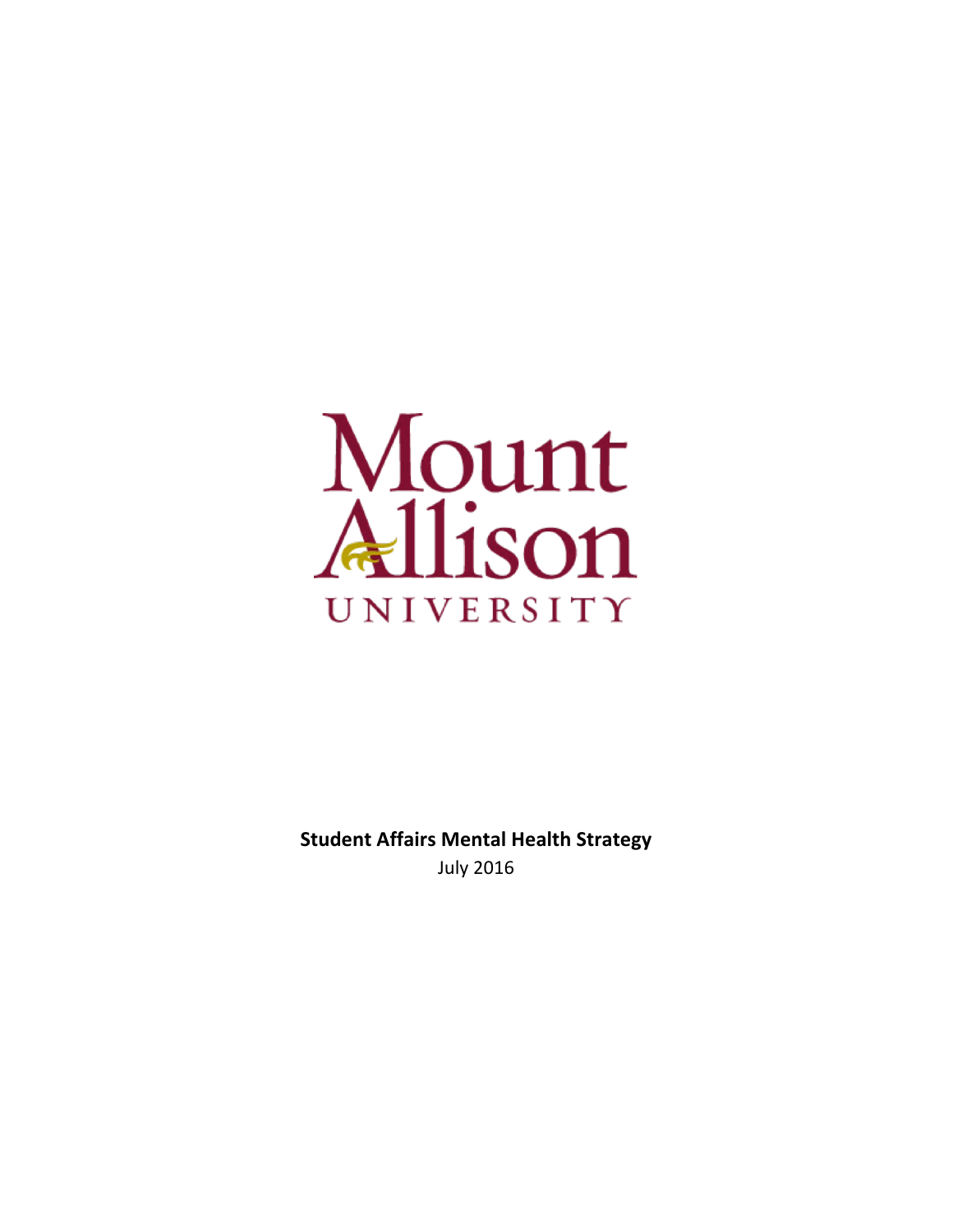# **Table of Contents**

| 4. Community Capacity to Respond to Early Indications of Student Concern 26 |
|-----------------------------------------------------------------------------|
|                                                                             |
|                                                                             |
|                                                                             |
|                                                                             |
|                                                                             |
|                                                                             |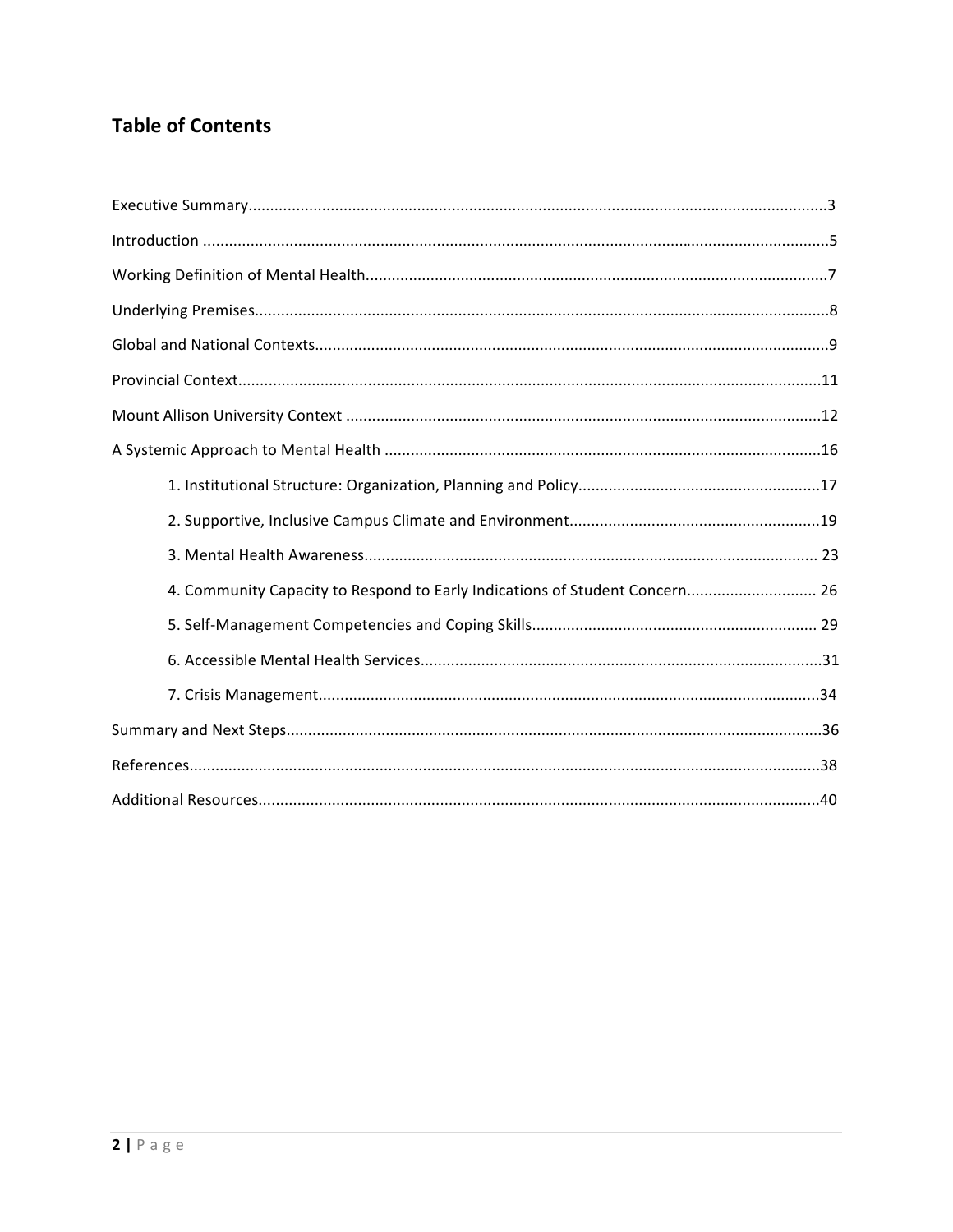## **Executive Summary**

Mount Allison University serves a small yet diverse student population, and is dedicated to fostering an academic experience centered on the undergraduate student, and delivered in an intimate and harmonious environment. From a student's arrival to campus during fall orientation, through to the day of graduation, the University offers an atmosphere that is both invigorating and challenging at every stage. 

In recent years, student health and well-being has become a prime consideration at post-secondary institutions across North America. And while many students thrive during these years, many others experience mental health challenges that may put them at risk.

Mental health exists on dual continua. On one continuum, we have mental illness vs. lack of mental illness/symptoms. On the other continuum, we have positive mental health (flourishing) vs. poor mental health (languishing). Our goal is to foster an environment in which all students, regardless of whether or not they have a diagnosis, can enjoy positive mental health; where students are comfortable, confident and capable of performing, and to help them manage the effects of anxiety, stress, and clinical disorders that persist, impairing their ability to function in a safe and productive manner.

The University offers a number of resources to assist students in taking ownership for maintaining their health and wellness, as well as a number of services and programs to support their needs when necessary. 

The Canadian Association of College and University Student Services (CACUSS), in conjunction with the Canadian Mental Health Association (CMHA) has developed the systemic model – a framework which supports "the creation of a campus community that is deeply conducive to transformative learning and mental health".

This *Student Affairs Mental Health Strategy* proposes the implementation of a systemic approach as the overarching institutional strategy to address the mental health and wellness of Mount Allison University students.

The CACUSS-CMHA conceptual framework (Figure 1) illustrates the broad areas of a systemic approach to post-secondary student mental health, identified for strategy development across three target student populations:



Figure 1: Framework for Post-Secondary Student Mental Health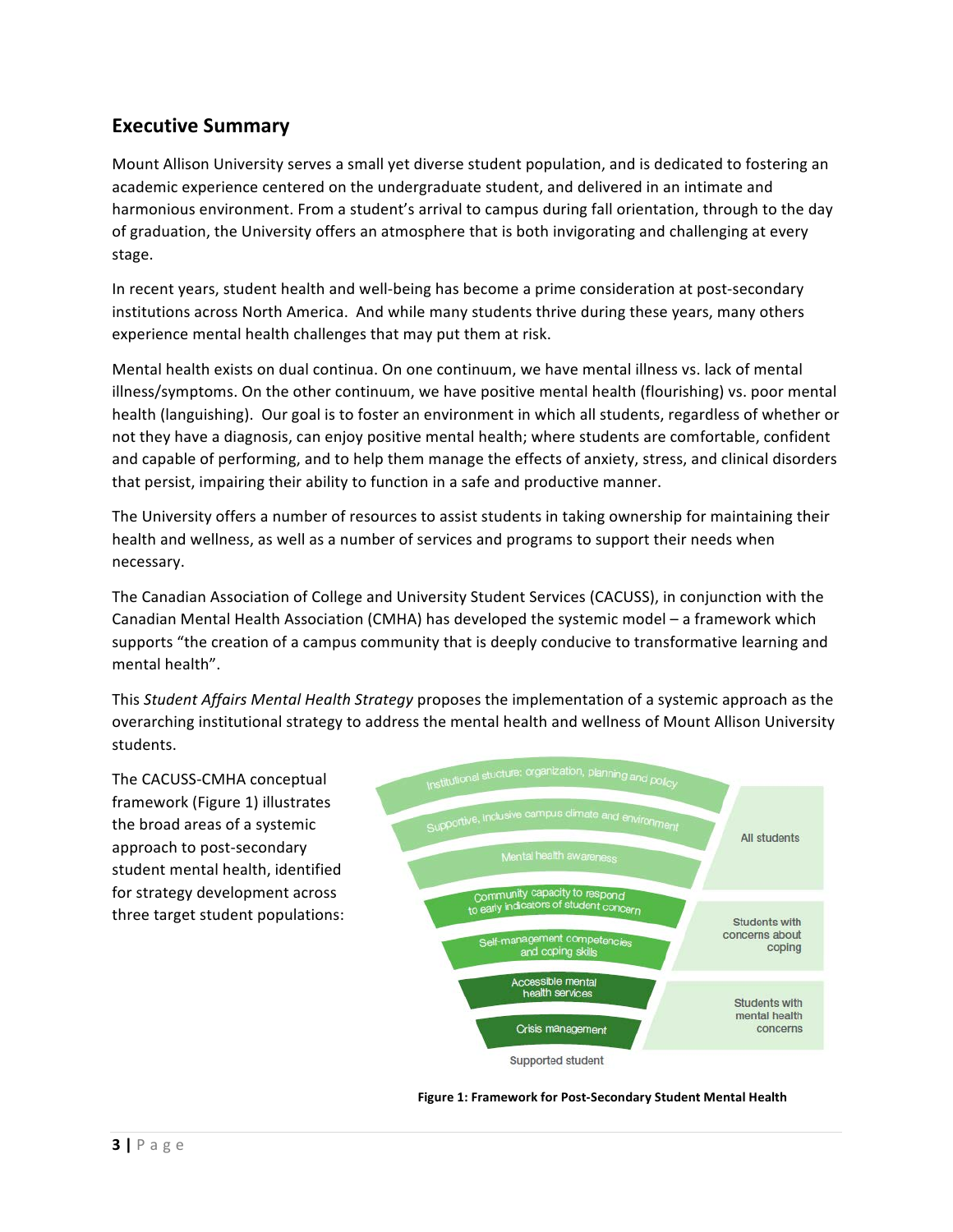A systemic approach to creating a campus environment that is conducive to mental health and learning:

- Is comprehensive, and views the whole campus as the domain to be addressed and as responsible for enhancing and maintaining the mental health of community members; extends the focus beyond the individual and strategies such as treatment, skill building and awareness to the whole campus including its environment, organizational structure, policies and practices.
- Creates environmental conditions for the flourishing of all students that are grounded in values of social equity and sustainability; supports integrated development and capacity building; provides targeted programs for students who would benefit from assistance; and provides specialized services for students experiencing mental health issues.
- Is student-directed, grounded in values of informed choice and inclusion of students' voices in strategy development and decision-making, especially of students with lived experiences of mental health issues.
- Involves all stakeholders in a collective, shared responsibility for creating campus environmental conditions that support student learning and mental health.

The following *Student Affairs Mental Health Strategy* provides an overview of current programs, initiatives and resources in place to support student mental health, while highlighting existing gaps, and making recommendations for improvement. It is clear from this report that the challenges include attempting to respond to the increasing number, and complexity, of mental health issues with which students are presenting, and that additional resources are required to accommodate current and projected demand for service.

The priorities may generally be grouped in the following ways:

1. Develop a communication strategy that ensures students are informed of all programs and services available and how and when to access them;

2. Expand strength-based programming to develop positive mental health and resilience that engages students early in order to prevent exacerbation of the problem;

3. Develop mental health literacy of students, staff and faculty to create supportive and inclusive conditions for students to flourish and to reduce the stigma associated with mental health issues;

4. Coordinate, benchmark, and assess the effectiveness of programs and initiatives to ensure they are accessible, sustainable and cohesive;

5. Further leverage external community resources to help meet the full spectrum of health needs of our students and enhance coordination, collaboration and communication across services and systems within and beyond the University.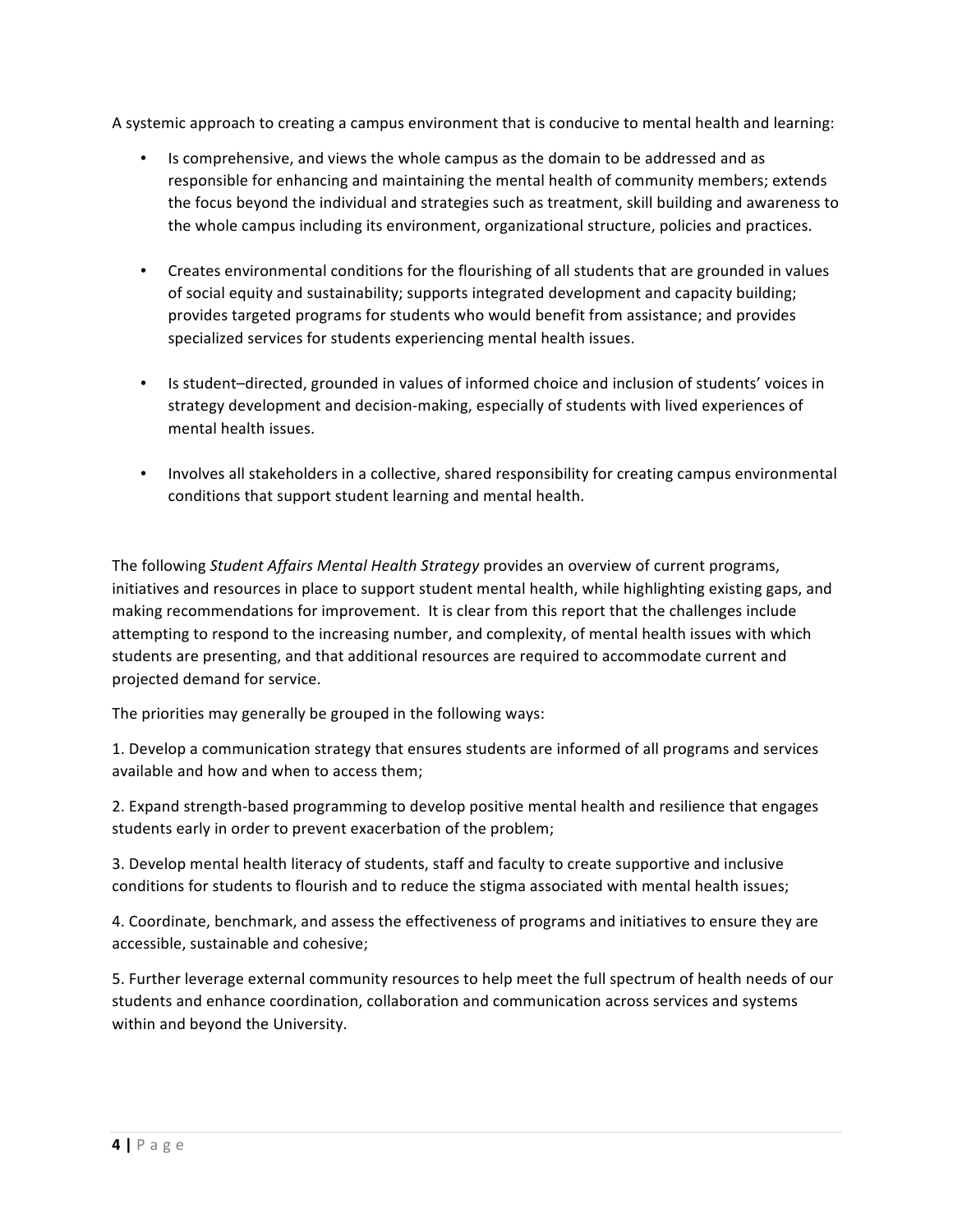## **Introduction**

The rising incidence of post-secondary students with mental health needs or experiencing mental health concerns for the first time has had an impact on university campuses across North America. Many student affairs professionals report a steady, often dramatic increase in the numbers of students requesting mental health services in recent years. It is a challenge to meet the increasingly complex mental health needs of students through the university's existing resources.

According to the U.S. based National Survey of College Counseling Centers (Gallagher, 2014), 86% of counseling center directors surveyed report that there has been a steady increase in the number of students arriving on campus who are already taking psychiatric medication. Additionally, 94% of directors report that recent trends toward greater number of students with severe psychological problems continue to be true on their campuses. In the previous 5 years, directors noted significant increases in the numbers of students presenting with: anxiety disorders; crises requiring immediate response; psychiatric medication issues; clinical depression; learning disabilities; surviving sexual violence and abuse; self-injury issues (e.g. cutting to relieve anxiety); and problems related to earlier sexual abuse.

This survey did include a limited number of responses from Canadian institutions (McMaster University, Memorial University and the University of Victoria).

The most recent Canadian report available is contained in the 2005 Canadian Counselling Centre Survey (Sharon Crozier, Ph.D. and Nancy Willihnganz, MSc., Camosun College, 2005). In that survey, 77% of counselling centre directors reported that the number of students presenting severe psychological issues had increased in the previous 5 year period (2000 – 2005). It was also reported that 54% of directors who indicated an increase in the number of students presenting with severe psychological issues, estimated the increase in severity to be an average of 28%.

## **Mount Allison University Student Affairs Response**

Recognizing the critical importance of student mental health, and to ensure an ongoing commitment to a healthy learning environment for students, Mount Allison University's Student Affairs Division is in the process of reviewing its initiatives, programs and services related to student mental health.

The framework for this review is based upon the Canadian Association of College and University Student Services (CACUSS) and the Canadian Mental Health Association's (CMHA) document *Post-Secondary Student Mental Health: Guide to a Systemic Approach* (see acknowledgement below).

The CACUSS/CMHA document provides a framework for addressing student mental health in postsecondary institutions. It is the result of a commitment undertaken by CACUSS and CMHA to strengthen student mental health. Another product of that commitment, *Mental health and wellbeing in post*secondary education settings: A literature and environmental scan to support planning and action in *Canada* (MacKean, 2011) outlines the current status of postsecondary student mental health and recommends a more system wide approach that extends the focus from "treating individuals... to promoting positive mental health at a population level..." (page 10). The framework presented in the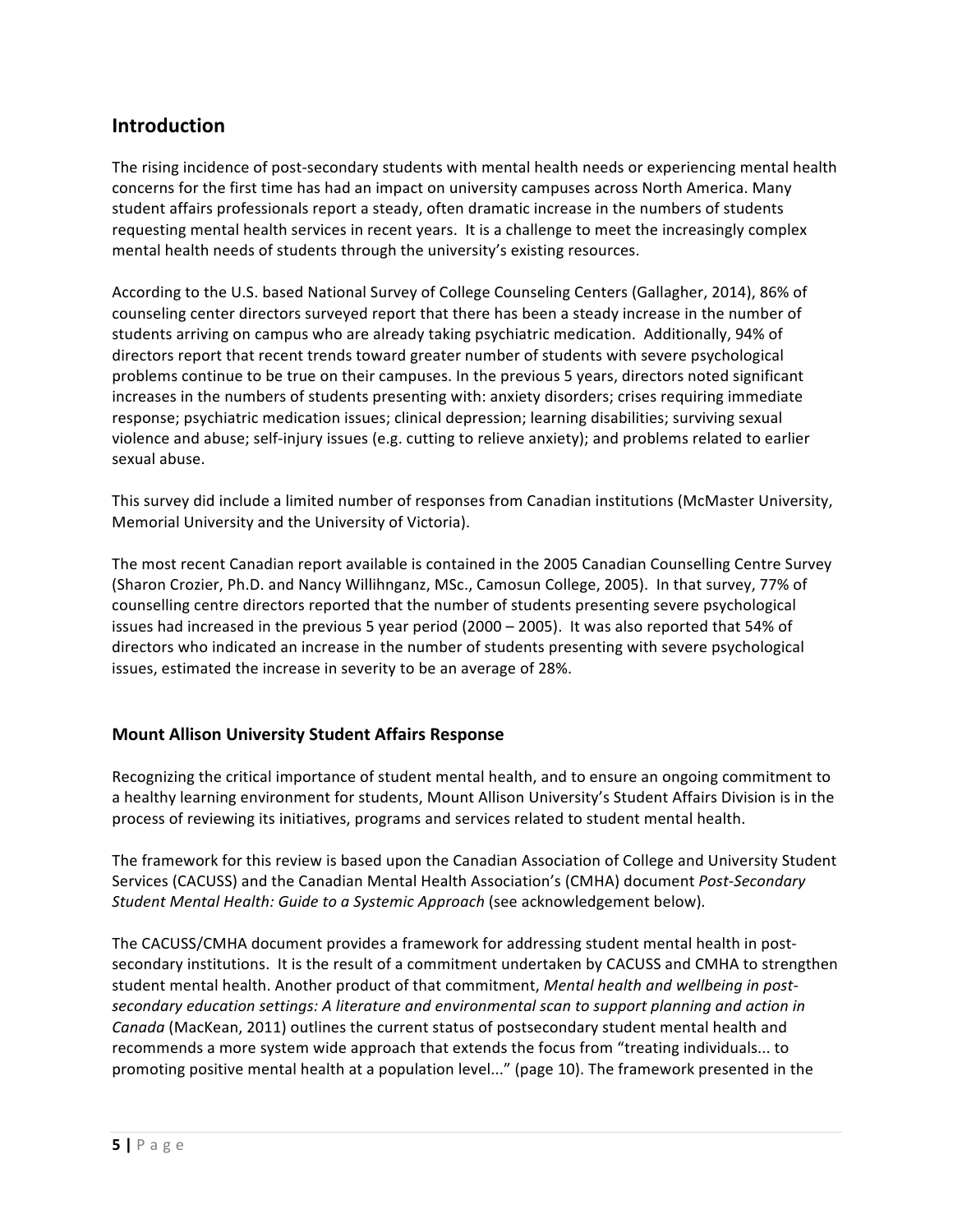*Guide to a Systemic Approach* continues this work by outlining a systemic approach that focuses on the creation of campus communities that foster mental well-being and learning.

In this document, the foundational background and concepts that inform the framework are addressed in the Working Definition of Mental Health and Underlying Premises. This is followed, by an overview of fundamental aspects of a systemic approach and the key components that inform campus strategy development.

## **Acknowledgement**

The authors of this document would like to acknowledge that in accordance with its Creative Commons license, significant portions of this document have been adapted from the following work:

Canadian Association of College & University Student Services and Canadian Mental Health Association. (2013). Post-Secondary Student Mental Health: Guide to a Systemic Approach. Vancouver, BC: Author.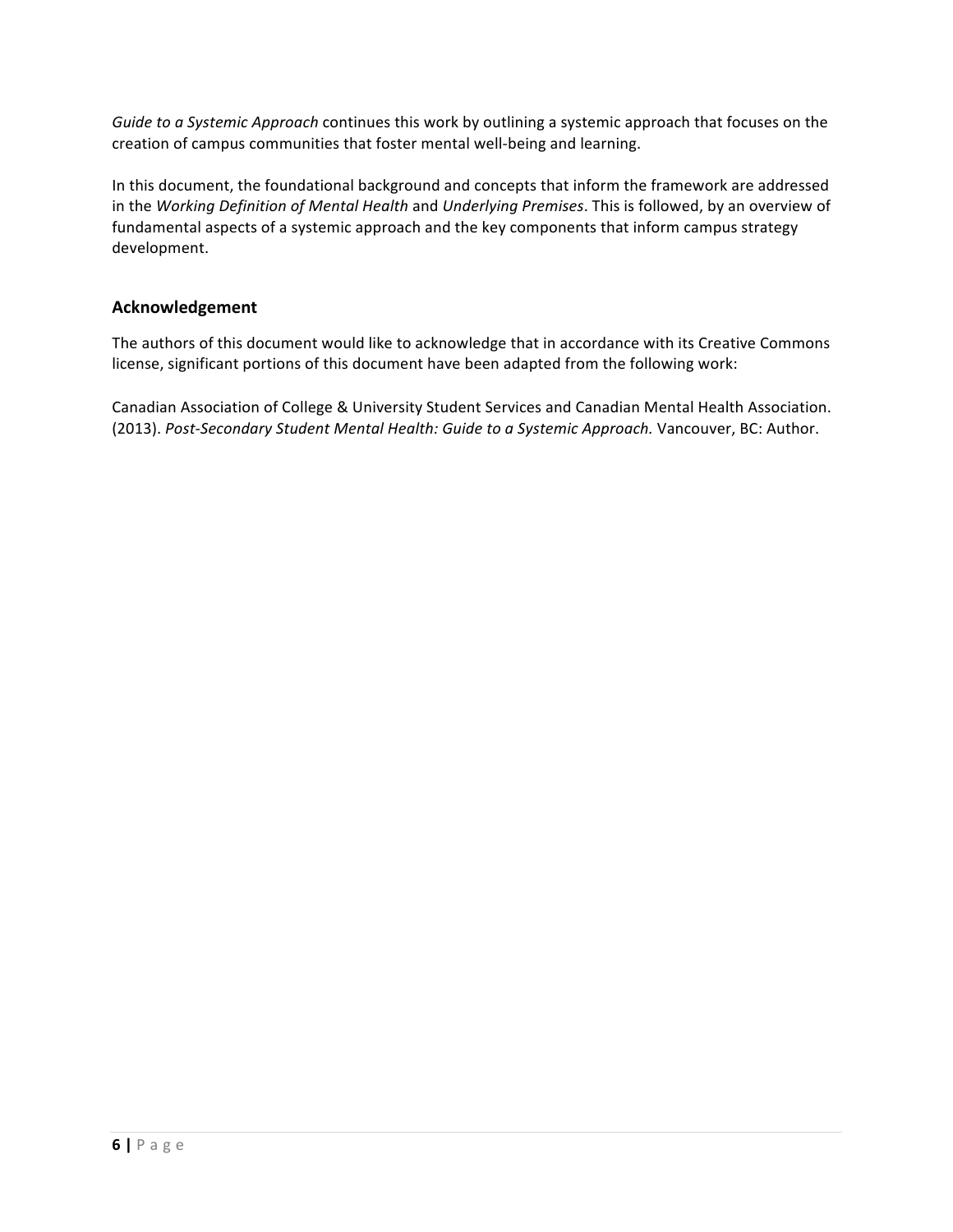# **Working Definition of Mental Health**

Mental health can be defined as: "The capacities of each and all of us to feel, think, and act in ways that *enhance* our ability to enjoy life and deal with the challenges we face. It is a positive sense of emotional and spiritual well-being that respects the importance of culture, equity, social justice, interconnections, and personal dignity" (Government of Canada, 2006).

When we discuss the state of a person's mental health, we may be tempted to focus exclusively on the presence or absence of a diagnosed mental illness, assuming that if the individual shows no symptoms of mental illness, and has no diagnosis, that person could be defined as having 'good mental health'.



However, even those without a diagnosed mental illness, or symptoms of mental illness, may not be in a state of optimal mental health (i.e., flourishing). Situational factors, stress, lifestyle choices, etc. can lead to a state of poor mental health described as languishing (low positive emotions, low positive functioning). 



#### **Figure 3: Continuum of Mental Health**

The absence of mental illness does not imply the presence of mental health, or vice versa. The complete mental health model combines mental health (flourishing, languishing, moderate mental health) with the presence or absence of mental illness. Complete mental health means both flourishing and being free of mental illness. States other than complete mental health have been associated with limitations in activities of daily living, missed days of work or school, physical conditions, and greater use of acute health care services and prescription medication. (Statistics Canada: http://www.statcan.gc.ca/pub/82-003x/2014009/article/14086-eng.htm)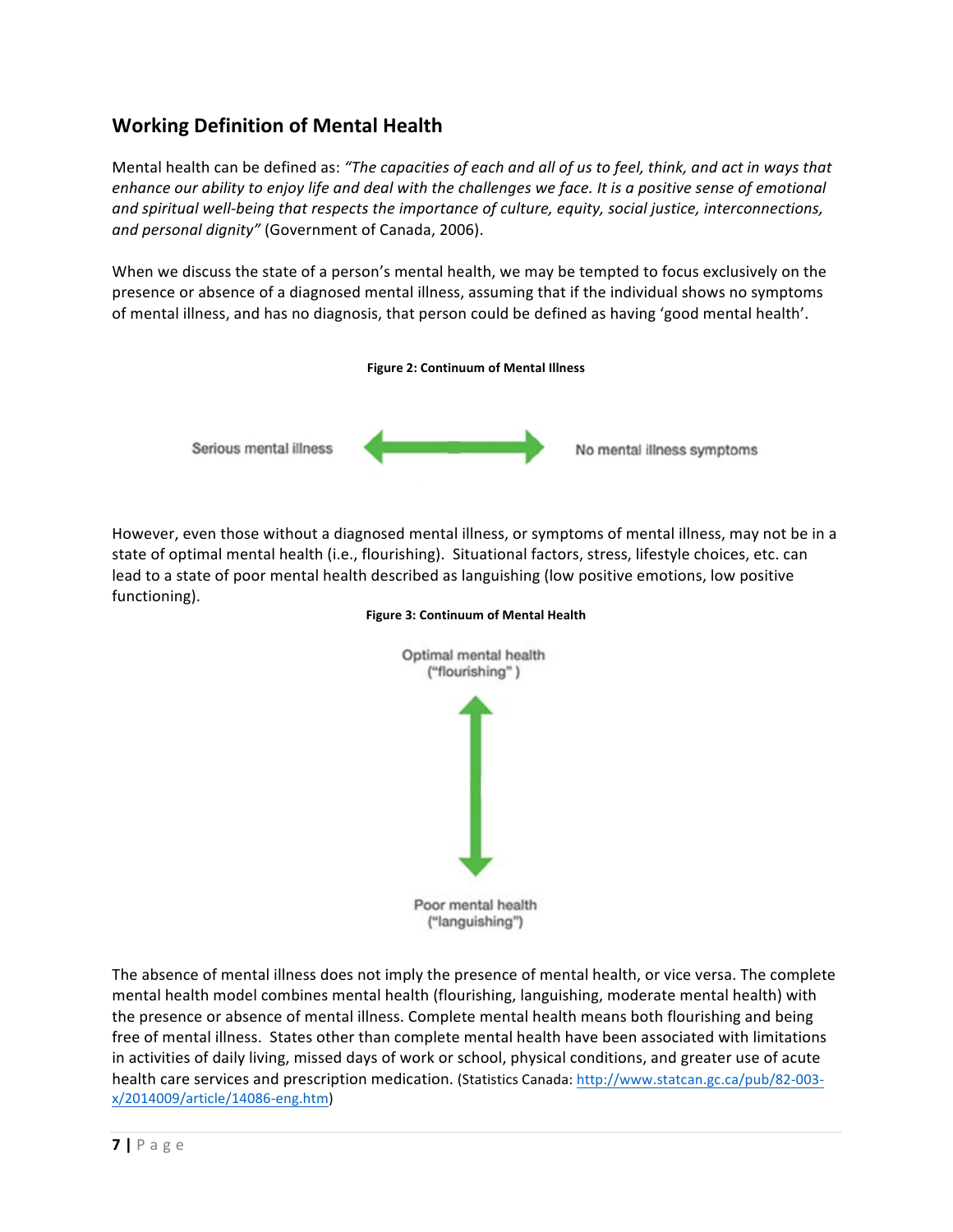The goal of the Mount Allison University Student Affairs Division is to design and deliver initiatives, programs and services which promote the optimal mental health of all students, to support them in their social, emotional and intellectual development, as well as their academic goals. This includes providing support for those students with ongoing mental health challenges, as well as providing opportunities for all students to enhance their mental health through the development of resiliency, emotions regulation, and self-management skills.



#### **Figure 4: Dual Continuum Model of Mental Health and Mental Illness**

*MacKean, 2011. Adapted from: The Health Communication Unit at the Dalla Lana School of Public Health at the University of Toronto and Canadian Mental Health Association, Ontario; based on the conceptual work of Corey Keyes*

## **Underlying Premises**

• Mental health is essential to students' academic success as well as their ability to participate fully and meaningfully throughout all aspects of their lives and throughout their lifespan.

• Empowering students to participate actively in maintaining their well-being as well as addressing mental health issues sets the foundation for increased ability to sustain well-being throughout their lives.

• Addressing discrimination and inequities is essential to both student mental health and learning.

• Physical, cultural, spiritual, political, socioeconomic and organizational contextual factors are all interrelated and significantly impact the student learning experience and wellbeing (Silverman, Underhile & Keeling, 2008. These factors may also exacerbate poor mental health or mental illness.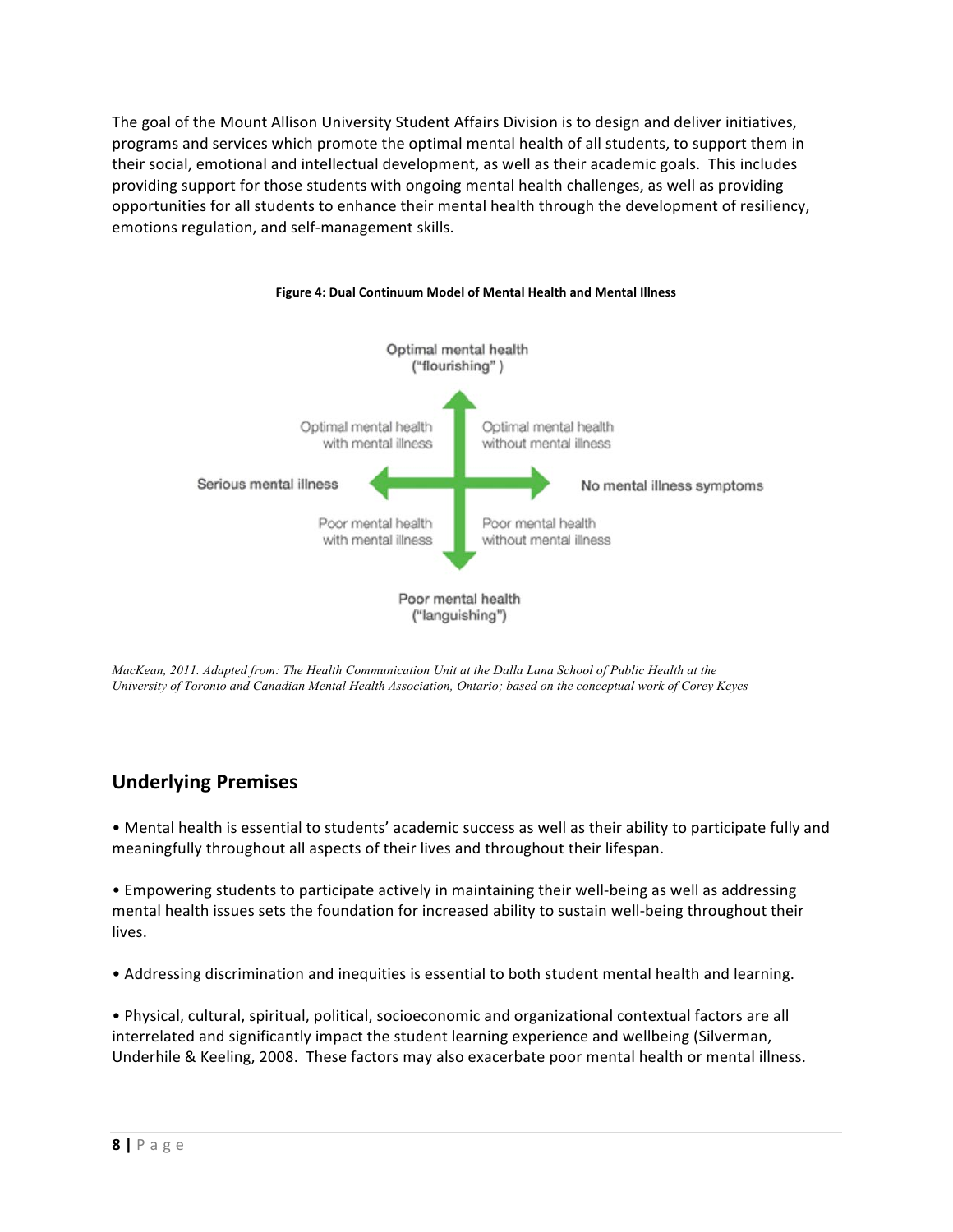# **Global and National Contexts**

In recent years, increasing attention has been focused on the mental health of societies locally, nationally and from a global perspective. Much of this focus is concentrated on the prevalence of mental illness, and the corresponding costs to society.

On a global level, according to the World Health Organization (WHO), surveys conducted in developed as well as developing countries have shown that, during their entire lifetime, more than 25% of individuals develop one or more mental or behavioural disorders (Regier et al. 1988).

Nationally, in 2010 the Mental Health Commission of Canada (MHCC) commissioned a study to examine the number of people living with mental health problems and illness, and the associated costs. The study revealed that in any given year, one in five people in Canada experiences a mental health problem or illness, and it affects almost everyone in some way. More than 6.7 million people in Canada are living with a mental health problem or illness today. By comparison, 2.2 million people in Canada have type 2 diabetes. The study makes it clear that the economic cost to Canada is at least \$50 billion per year, representing 2.8% of Canada's 2011 gross domestic product.

We know that mental health problems and illnesses hit early in people's lives, and incidence rates among those in the traditional Post-Secondary Education (PSE) age groups are sobering. The MHCC study found that in 2011, the annual prevalence rate of any mental illness was 25.9% for females and 29.10% for males aged  $13 - 19$ . Findings also show more than 28% of people aged 20-29 experience a mental illness in a given year.

Mental Health Commission of Canada. (2011)

## **Relevance to PSE**

Realizing the potential impact of poor mental health on students' quality of life, their level of engagement, success and retention, the importance of student mental health has been gaining increasing attention on campuses across Canada. Universities and colleges are now considering their roles and responsibilities with respect to student mental health and well-being, and many are developing comprehensive mental health strategies in response.

Key post-secondary groups, including the Association of Universities and Colleges of Canada (AUCC), Association of Canadian Community Colleges (ACCC), National Association of Student Personnel Administrators (NASPA), and Canadian Association of College and University Student Services (CACUSS) have launched major initiatives and undertaken research to look at the mental health of PSE students.

In 2012, the Association of Universities and Colleges of Canada held a workshop for university leaders on the topic of mental health. Following the workshop, the university presidents created a working group, with the aim of clarifying and setting out the responsibilities and appropriate responses of universities for dealing with all aspects of student mental health. Since then, a checklist to guide presidents in leading an institutional response and a toolkit including references were created; they are housed at an AUCC member-only website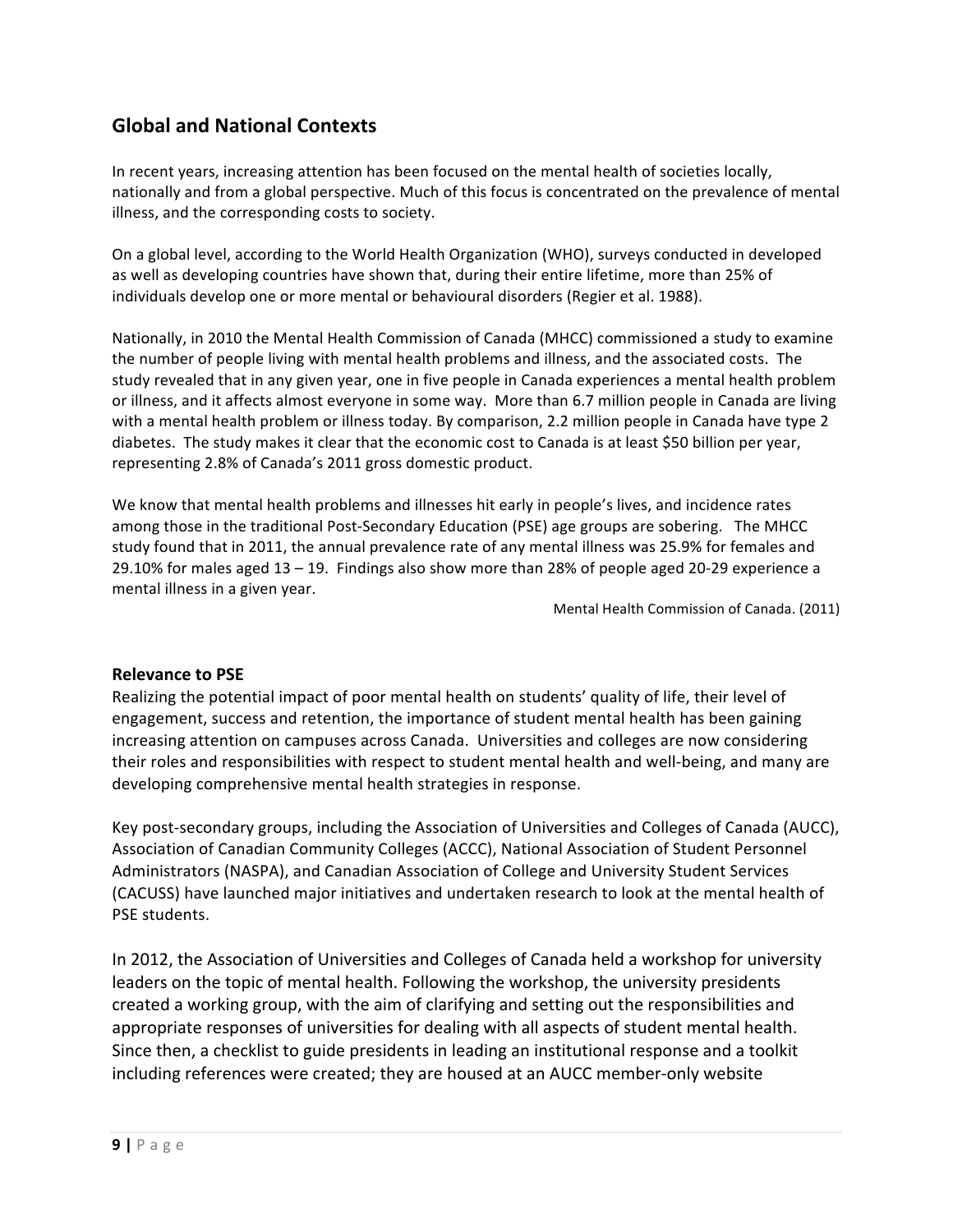(University Affairs, November 14, 2012). Robert Campbell, president of Mount Allison served as Chair of the National University Presidents Working Group on Campus Mental Health.

Also in November 2012, the *Making the Connection: Developing a University Team Approach to Student Mental Health Care* conference was presented by the Association of Atlantic Universities (AAU) and the Medavie Health Foundation and was hosted at Mount Allison. The conference was designed to create greater awareness and focus on student mental health across the region's universities. http://medaviehealthfoundation.ca/2012/11/developing-auniversity-team-approach-to-student-mental-health/

In 2013, the American College Health Association-National College Health Assessment (ACHA-NCHA 2013) provided evidence about student mental health at the post-secondary level and its impact on learning and engagement. More than 34,000 students from post-secondary institutions across Canada participated. 

The most common issues that students report as having a negative impact on their academic performance are (in the following order): stress, anxiety, sleep difficulties, internet/computer games, and cold/flu/sore throat.

A closer look at the findings related to mental health reveal some troubling data. Nearly 90% of students report feeling overwhelmed by all they had to do; and more than 86% were exhausted. More than half of all of students report feeling hopeless, and overwhelming anxiety.

| Students reported experiencing within the last 12 months (%):    | <b>Male</b> | Female | <b>Total</b> |  |  |
|------------------------------------------------------------------|-------------|--------|--------------|--|--|
| Felt things were hopeless                                        | 47.7        | 56.6   | 53.8         |  |  |
| Felt overwhelmed by all you had to do                            | 80.5        | 93.5   | 89.3         |  |  |
| Felt exhausted (not from physical activity)                      | 79.2        | 90.7   | 86.9         |  |  |
| Felt very lonely                                                 | 56.4        | 67.5   | 63.9         |  |  |
| Felt very sad                                                    | 57.7        | 73.6   | 68.5         |  |  |
| Felt so depressed that it was difficult to function              | 33.3        | 39.4   | 37.5         |  |  |
| Felt overwhelming anxiety                                        | 61.7        | 56.5   |              |  |  |
| Felt overwhelming anger                                          | 37.2        | 44.4   | 42.2         |  |  |
| Seriously considered suicide<br>8.9<br>9.6                       |             |        |              |  |  |
| Attempted suicide                                                | 1.0         | 1.4    | 1.3          |  |  |
| Intentionally cut, burned, bruised or otherwise injured yourself | 4.6         | 7.4    | 6.6          |  |  |

ACHA – NCHA: *Canadian Reference Group Executive Summary Spring 2013* 

As no New Brunswick PSE institutions participated in the 2013 National College Health Assessment, we do not have access to self-reported rates of mental health concerns among students within the province.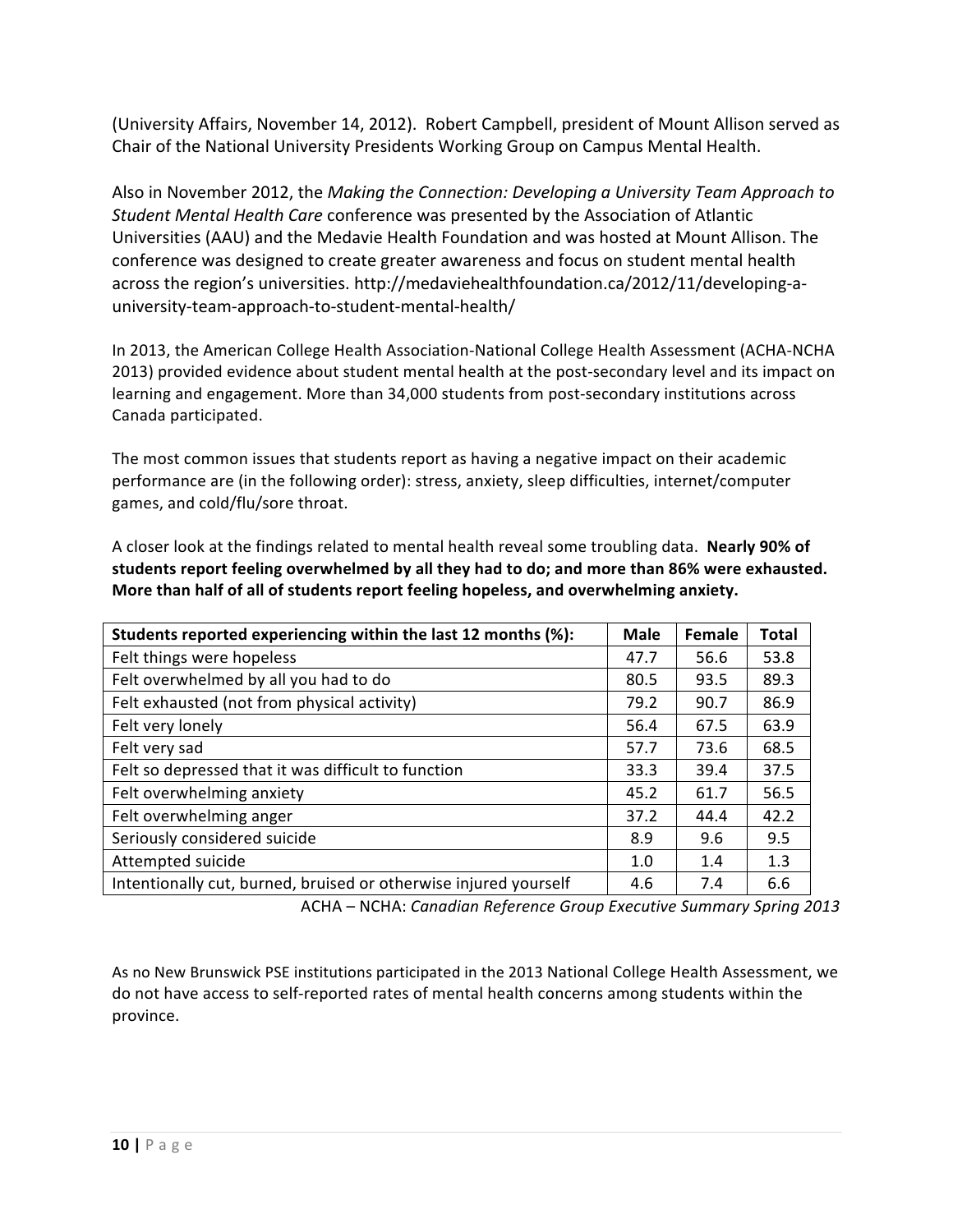# **Provincial Context**

The provincial government, along with researchers and mental health advocates, has recently been turning its attention to the concept of positive mental health and its contributing factors, focusing on mental wellness and building individuals' capacity for resilience.

In an effort to improve the social determinants of health, provide individualized care to those in need, improve mental well-being in family, community and workplace settings, and address stigma in the community at large, in 2011 the government released its document, The Action Plan for Mental Health in New Brunswick 2011-2018 (https://www.gnb.ca/0055/pdf/2011/7379%20english.pdf). One of the projects directly supporting the Action Plan, as well as the province's wellness strategy, is the Positive Mental Health Initiative.

### **Positive Mental Health Initiative**

In 2013, as part of its provincial wellness strategy, and to increase PSE participation rates, the Government of New Brunswick's Department of Post-Secondary Education, Training & Labour (PETL) launched its Positive Mental Health Initiative for all publicly-funded post-secondary institutions.

This initiative is a collaboration with the Health and Education Research Group (HERG) at the University of New Brunswick. The project is designed to provide institutional educators, student services professionals, administration and human resource personnel, and students with strategic approaches, support practices and tools for promoting and embedding psychological wellness within post-secondary environments.

As part of this project, PETL allocated monies to Mount Allison to hire a Mental Health Educator and a Mental Health Intern for a 2 year period. The Mental Health Educator is a key leader in the development of mental health programming at Mount Allison University. This position oversees previously implemented modules, and continues to develop and implement, on a cross-institutional basis, new programming and outreach efforts so as to further the progress of mental health awareness on campus. Under the direction of the Mental Health Educator, the Mental Health Intern worked specifically with students and student groups to implement education and awareness programs and campaigns designed to reduce stigma and promote inclusiveness.

It should be noted that as these positions are contingent on external funding sources, they are not sustainable in the long term. The funding for the Mental Health Intern position has been exhausted and there is currently no one in this role.

### **Access to Mental Health Care in Sackville**

As is the case in many Canadian provinces, the health care system in New Brunswick is over-burdened and operating with too few resources. Through the Department of Health, Mental Health Services oversees the operation of Community Mental Health Centres, and administers purchase-of-service contracts with regional health authorities for in-hospital psychiatric units.

There is no access to psychiatric services at the local hospital in Sackville, nor are there psychiatrists or psychologists in private practice locally. While students may access psychological services on campus, the number of available appointments is limited, and provided on a fee-for-service basis. Students must travel to Moncton for psychiatric care (see also Section 6, *Accessible Mental Health Services*).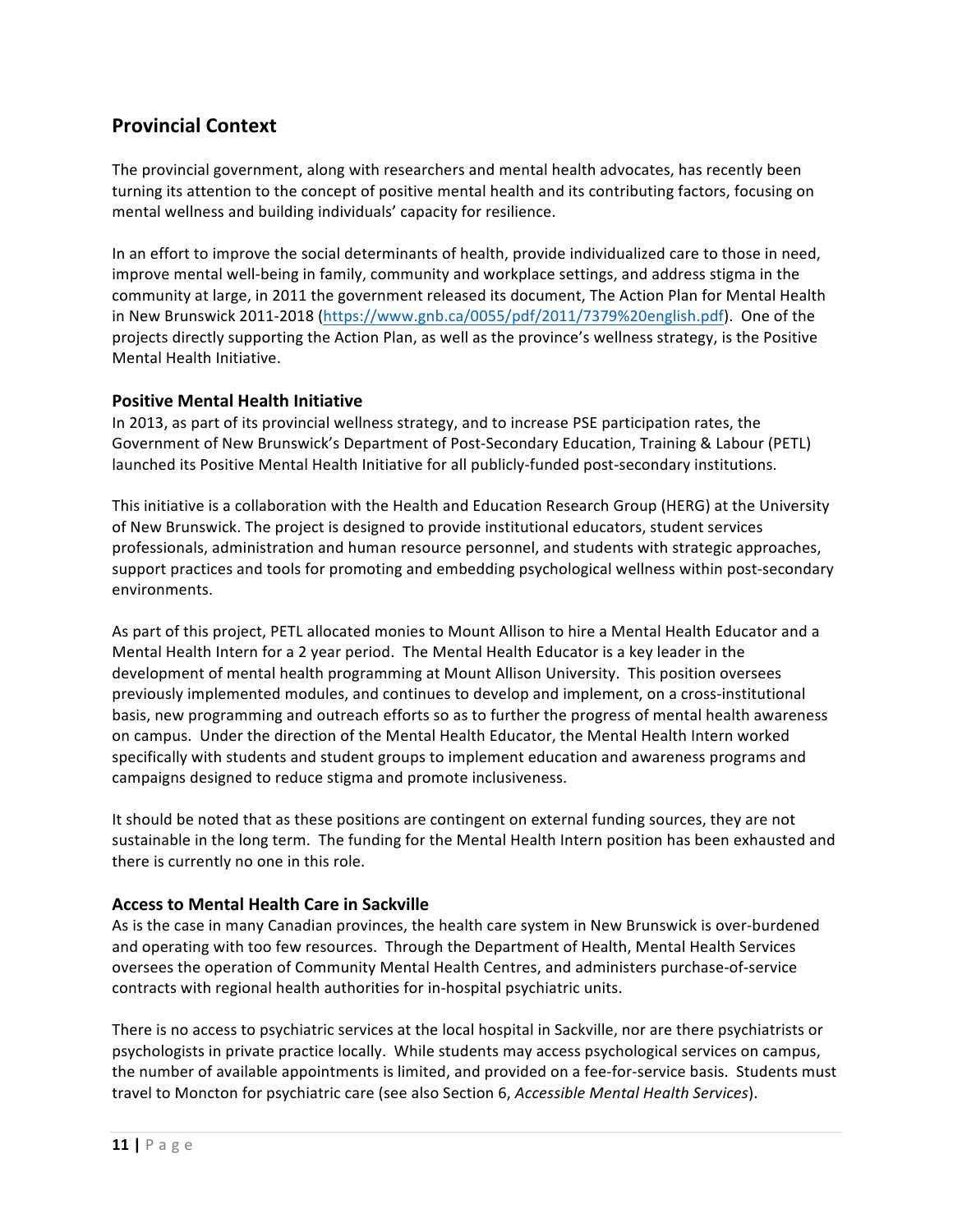## **Mount Allison University Context**

Given that 1 in 5 Canadians will experience a mental illness in a given year, and that a majority of mental illnesses emerge during the period of late adolescence to early adulthood, what does that mean for Mount Allison in terms of mental health programming and service delivery requirements necessary to meet demand?

If we extrapolate the prevalence rates cited by the Mental Health Commission to the Mt A population, we may assume that in a given 12 month period, between  $602 - 651$  of full-time, undergraduate students are living with a mental health problem or illness (based on current enrollment figures of 2,365). 

According to the staff in various Student Affairs units, the last several years have seen a significant increase in the number of students seeking support for mental health issues. Not only are more students requesting services, more students are self-identifying as requiring support in advance of their arrival on campus. And, perhaps most significantly, staff are highlighting an increase in the level of complexity of mental health needs.

## **Counselling Services**

According to Counselling Services staff, students are coming in with more comorbid or complex issues, many with multiple clinical diagnoses. The mandate of campus counsellors is to support students coping with issues related to personal development – problems such as adjustment to university, stress management, navigating relationship issues, etc. Their scope of practice dictates the use of a shortterm, solution-focused therapy model.

However, the vast majority of counselling time is spent with clients who present with a range of significant and complex mental health problems, including: depression, anxiety disorders (including OCD), eating disorders, post-traumatic stress disorder, bipolar disorder, personality disorders, abuse/assault, suicidal ideation and crisis. In order to address the demand for enhanced expertise in the area of mental health, in September 2014 two registered psychologists were made available on campus on a limited, fee-for-service basis. Each psychologist began with one half-day per week, with one quickly expanding availability to one full day per week. We now have three psychologists, with a combined availability of three days per week.

Staff immediately began to refer complex cases to psychologists, and students began to self-refer; as a result, their services remained booked all year. In fact, by one month into the 2015 academic year, one of the psychologists was already booked fully until the end of the semester. As a result, clients who require these services, but who cannot be accommodated due to time constraints, end up being bounced back to Counselling and/or Health Services. This highlights the need for enhanced counsellor training and specialized service availability.

### **Health Services**

In addition to Counselling resources, many student mental health needs come to light during appointments with the Registered Nurse/Educator, and/or physicians holding on-campus clinics. The increased requests for mental health services is having a significant impact on Health Services (note that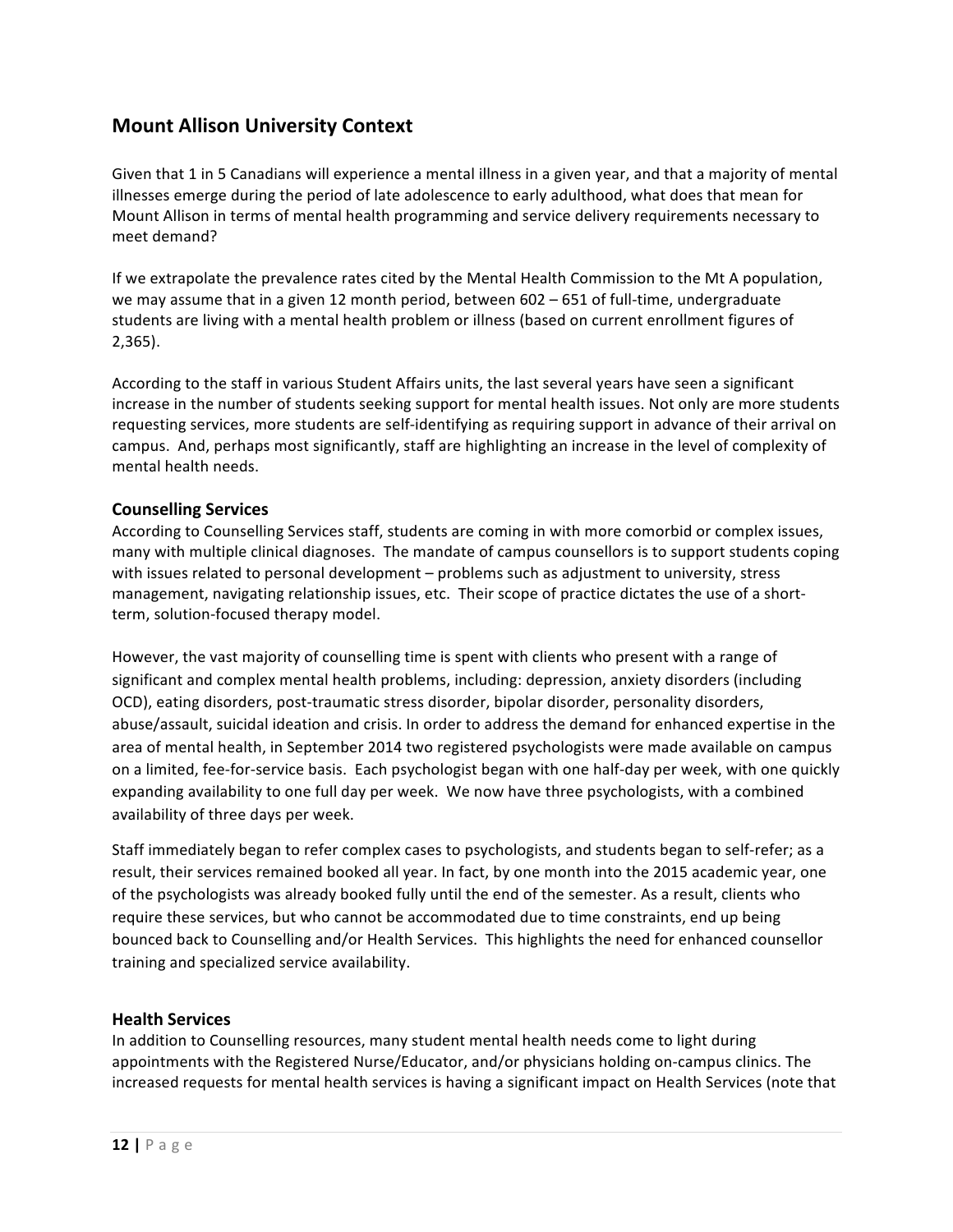Mount Allison does not employ physicians, but has relationships with two local physicians who come to campus to provide a limited number of half-day clinics).

Statistics compiled from 2014-15 indicate that the largest percentage of visits to on-campus physicians was for treatment of mental health issues. As the graph below shows, 37% of visits to physicians were related to mental health, compared with 30% for physical health and 30% for sexual health care.





## **Comparison of Physicians' Mental Health Services provided from 2006- 2015 (Sept-April)**

Comparing data over the last nine years, we see a 152% increase in the number of visits to physicians related primarily to mental health issues.

In order to provide timely follow up for students' mental health care, additional clinics are being scheduled as required, given the availability of local physicians. The scheduling of additional clinics is also necessary to manage longer wait times for students seeking treatment for other health issues.

In addition to the mental health services offered by physicians, the Registered Nurse/Educator (fulltime, sessional employee) also provides mental health services to students in her own clinics and reports a steady increase in the number of students presenting with mental health issues.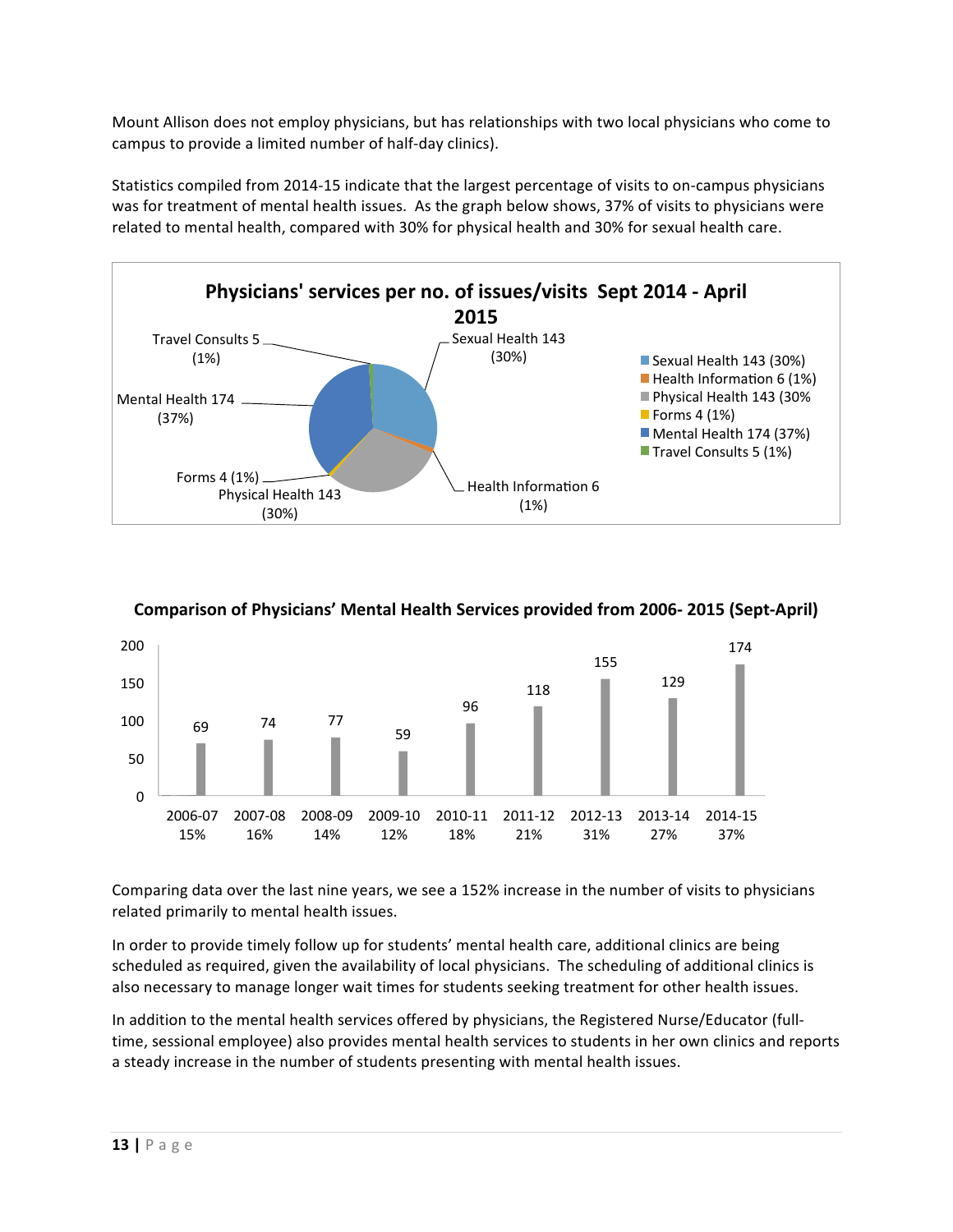|                                   | 2010-11                 | 2011-12  | 2012-13  | 2013-14   | 2014-15   | 2015-16                      |
|-----------------------------------|-------------------------|----------|----------|-----------|-----------|------------------------------|
| Yearly<br>Average<br>(Sept-April) | 92 (5%)                 | 113 (7%) | 125 (9%) | 131 (11%) | 191 (19%) | Year not<br>completed<br>yet |
| September<br>Average              | <b>Not</b><br>available | 22 (9%)  | 24 (9%)  | 27 (13%)  | 28 (31%)  | 32 (45%)                     |

**Registered Nurse/Educator Mental Health Services as a Percentage of Total Student Visits** 

The complexity of cases, coupled with the length and frequency of visits necessary to manage these mental health issues, has resulted in a substantial increase in the amount of time spent with these students. One can see that the percentage of mental health visits in the month of September alone has risen from 9% in 2011, to 45% in September 2015.

Time spent managing these increasingly complex mental health needs is causing a backlog of nonmental health cases. Many mental health cases, particularly those involving eating disorders, involve the Registered Nurse/Educator completing complex individual assessments, then taking additional time after each visit to collaborate with the psychologist treating the student. While the Registered Nurse/Educator reports having few, if any, students presenting with eating disorders in previous years, she co-managed  $13$  such cases in  $2015 - 2016$ .

## **Meighen Centre (Services for Students with Disabilities)**

Originally founded to provide support for students with learning disabilities, the mandate of the Meighen Centre was recently expanded to include the provision of services for students with all forms of disability, including mental health disabilities. The Centre provides services and accommodations that help students with disabilities to achieve academic success. Services include test accommodations, counselling, assistive technology assistance and academic planning assistance. The Disability Advisors help students with mental health disabilities by supporting them in becoming self-advocates, liaising with professors and providing faculty and staff with assistance in working with students with disabilities.

Similar to the experience of other student affairs professionals, Meighen Centre staff are also reporting an increase in the complexity of the mental health issues being presented, and seeing students presenting with multiple co-existing conditions or disabilities.

In the 2012-13 academic year, the Meighen Centre was serving 90 students, all with documented learning disabilities. By 2014-15, after amalgamating with the Disability Services Office, the number of students registered to receive services through the Meighen Centre, including services for documented mental health conditions, rose to 223. This represents an increase of 147% in the number of students registered with the Centre.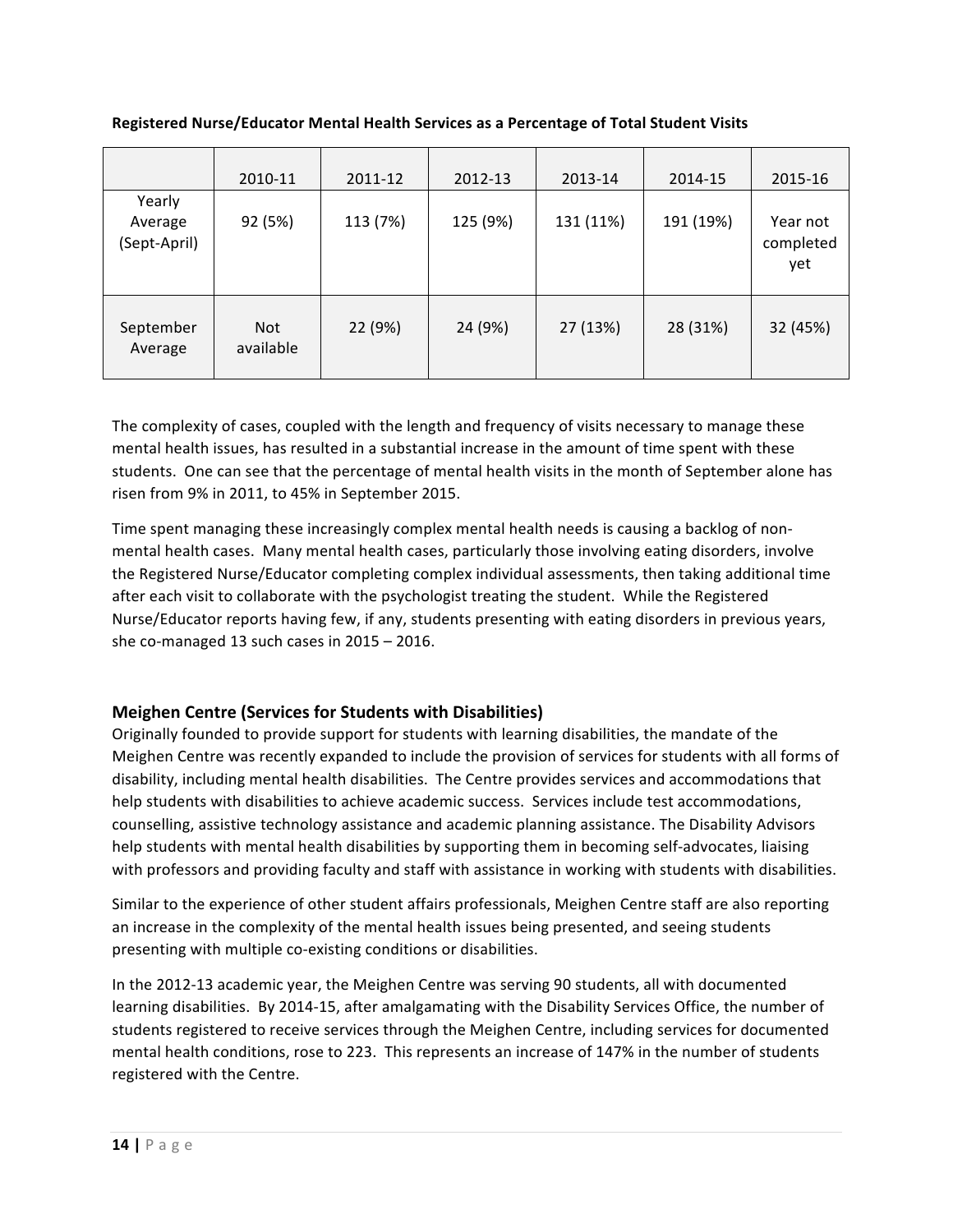

With the provision of services for students with documented mental health conditions, the centre has seen a significant increase in the requests for individual test invigilation. Many students living with anxiety disorders, including test anxiety, are unable to write midterms and exams in classrooms with other students. With appropriate documentation, these students are provided space within the Centre to write their exam, under staff supervision.

In the 2012-13 academic year, the number of individual tests invigilated was 912 (students with Learning Disabilities only). By 2014-15, after the amalgamation of disability services, the number of tests invigilated had risen to 2,118. While this represents an increase of 132%, no additional resources were provided to accommodate this increase in the demand for service following the amalgamation.

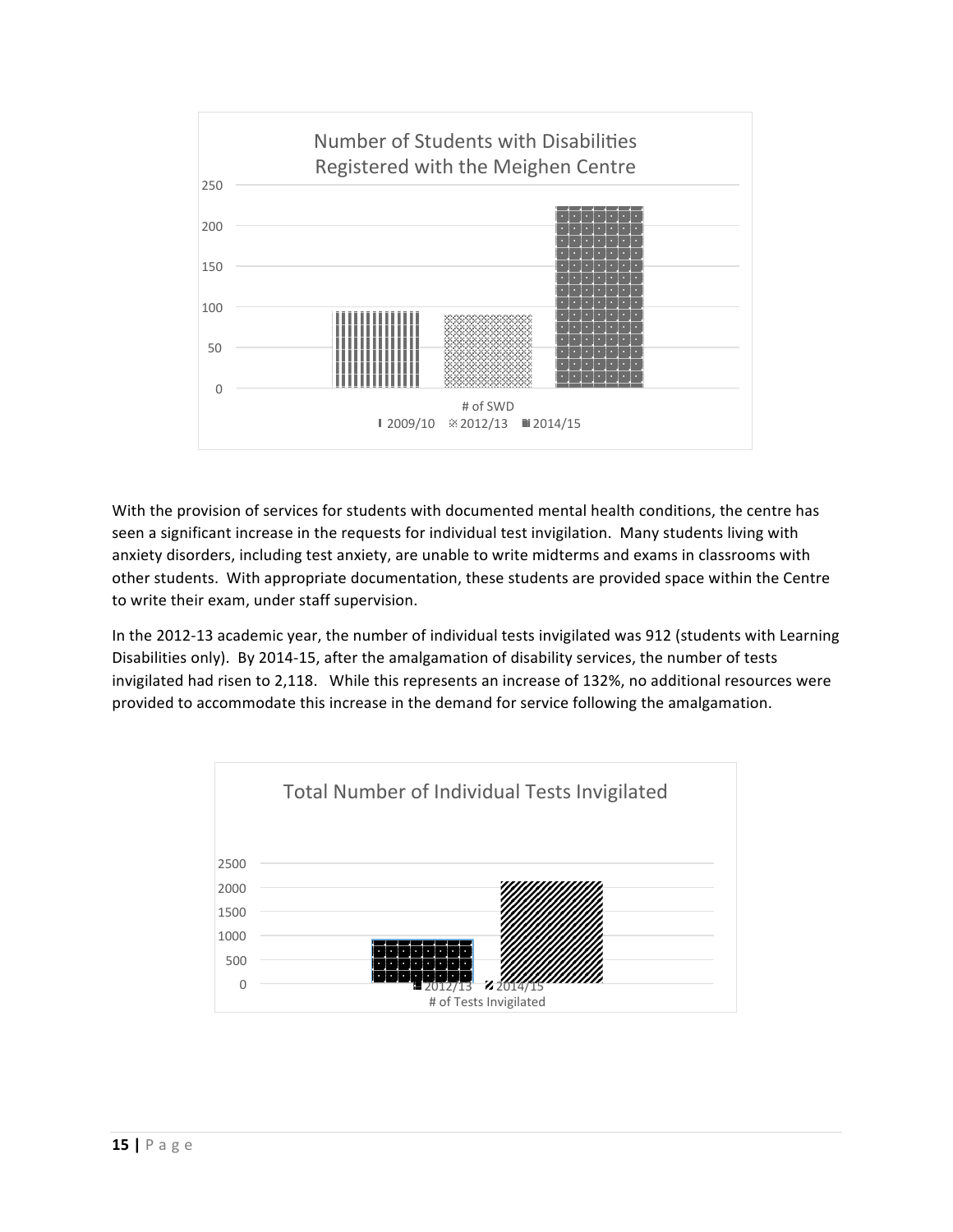# **A Systemic Approach to Mental Health**

In their *Guide to a Systemic Approach*, CACUSS and CMHA undertook a review of key sources focusing on healthy campus settings, (Patterson & Kline, 2008; World Health Organization, 1998) as well a thorough review of campus mental health strategies in Canada and internationally was undertaken.

The following key components for student mental health strategy development were formulated from this review:

- 1. Institutional Structure: Organization, Planning and Policy
- 2. Supportive, Inclusive Campus Climate and Environment
- 3. Mental Health Awareness
- 4. Community Capacity to Respond to Early Indications of Student Concern
- 5. Self-Management Competencies and Coping Skills
- 6. Accessible Mental Health Services
- 7. Crisis Management

The following sections outline the Mount Allison University Student Affairs Mental Health Strategy, using the CACUSS-CMHA recommended systemic approach.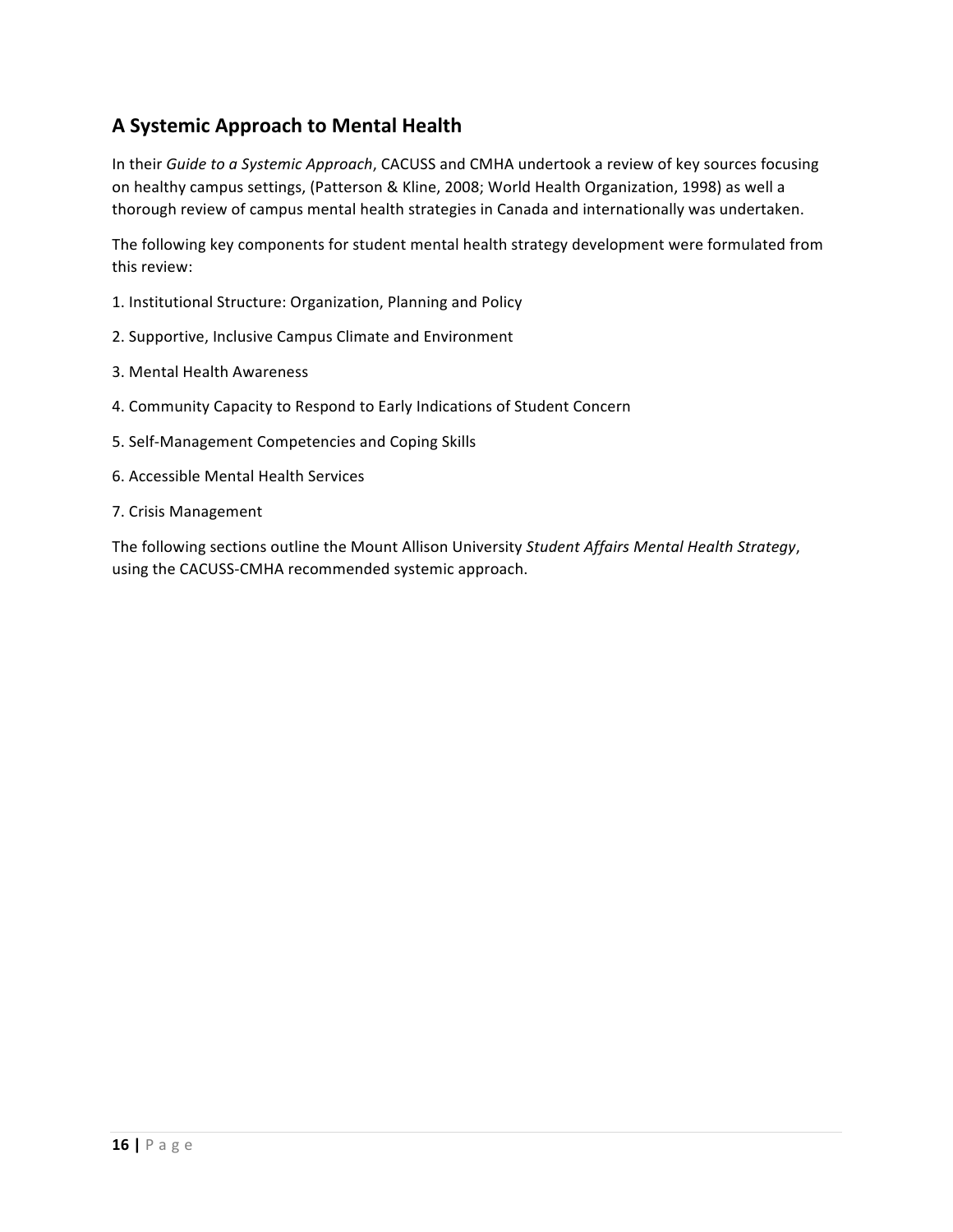# **1. Institutional Structure: Organization, Planning and Policy**

It is widely accepted that the broader organizational context has an impact on the wellness of those within it. Institutional structure and policies contribute to its culture by reinforcing certain values, beliefs and behaviors; and discouraging others. How a postsecondary institution is structured and its strategic goals, policies and practices therefore impact student mental health, which in turn, impacts student learning.

Addressing this area requires assessment of the degree to which these organizational elements support student mental health and engage the whole student in the learning process.

**Current state:** The Mount Allison University Senate currently has two committees whose mandates include consideration of student wellness, the Committee on Students with Disabilities, and the Ad Hoc Committee on Evaluating the Fall Break.

### **Committee on Students with Disabilities**

This committee is tasked to:

- review the *Senate Policy on Students with Disabilities* and make recommendations to the Senate for changes as appropriate;
- review the services available to students with disabilities and make recommendations to the appropriate bodies concerning improvement in these services;
- consult with other resource people, within and outside the University community, for advice on improving the environment for students with disabilities.

### **Ad Hoc Committee on Evaluating the Fall Break**

After some debate, the university agreed to schedule a fall break, or reading week, in early November. Supporters of the initiative, including the student union, emphasized the mental health benefits of a fall break, which would allow students time to catch up on reading, assignments and projects before the end of term. It should be noted that this break has been instituted on a trial basis. The objective of this committee is to evaluate the effectiveness of the break in achieving its stated aims of supporting student mental health.

According to a recent review of policy approaches to post-secondary mental health (Olding & Yip 2014), there are two broad categories of policies that have implications for student mental wellbeing:

- 1. Policies that specifically support individual students experiencing mental health concerns:
	- a. Accessibility and accommodation policy
	- b. Medical leave and re-entry policy
	- c. Access to information and protection of privacy policy
	- d. Procedures for supporting a student in distress or crisis
	- e. Response to "at-risk" behavior
- 2. Policies that broadly enable or promote positive systemic mental health:
	- a. Creating fair and flexible processes for grading and conflict resolution
	- b. Providing clear directions for navigating institutional processes and systems, or limiting barriers within these systems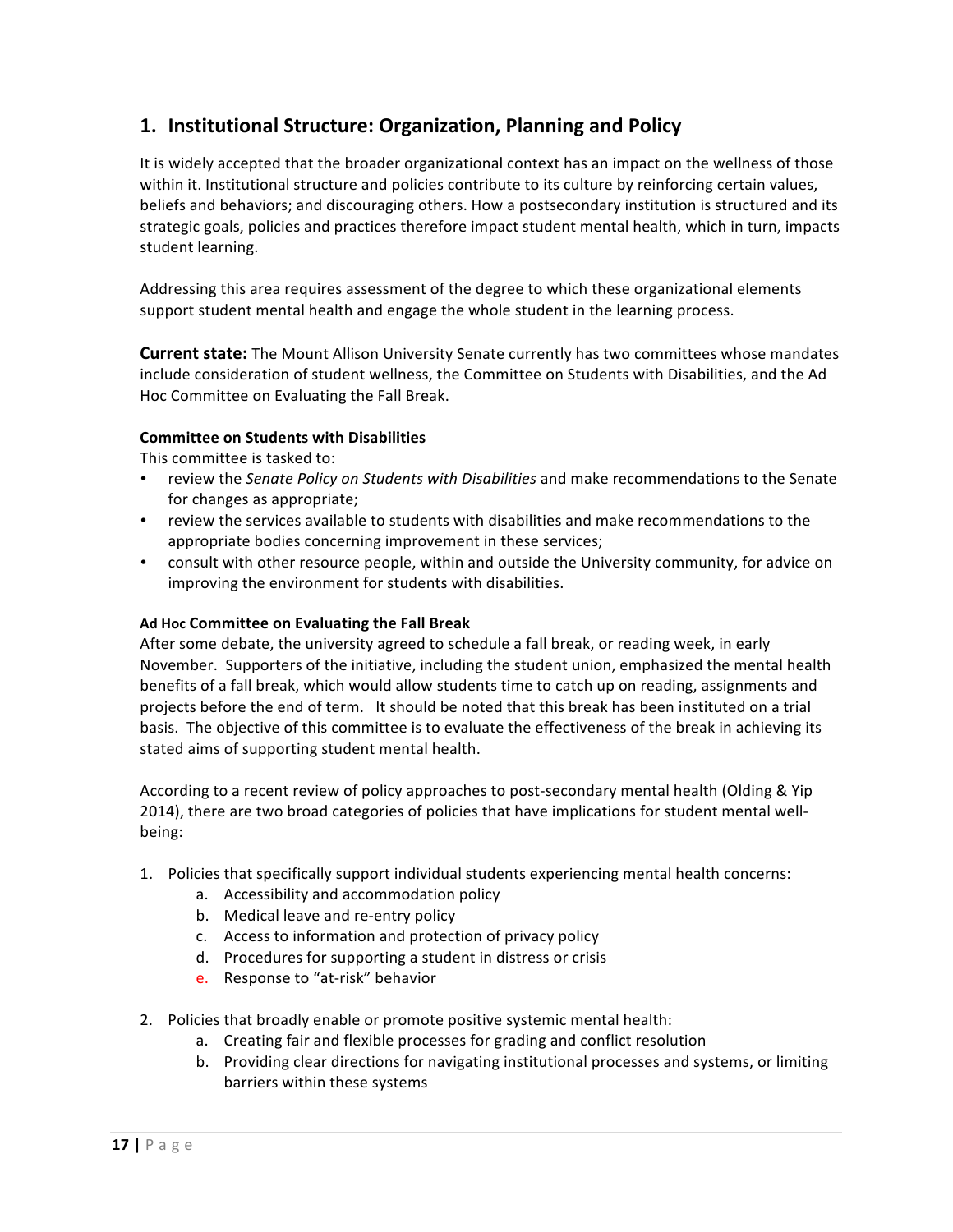- c. Promoting inclusive curriculum and pedagogy
- d. Institutionalizing an anti-discriminatory and anti-stigma perspective.

### **Potential Areas for Development at Mount Allison:**

- Procedures for medical leave and re-entry, voluntary and involuntary withdrawal
- Establish Students of Concern Case Team for support students in distress or crisis
- Develop procedures to respond to "at-risk" behavior
- Examine removing sanctions that discourage students from taking medical leave/withdrawal (i.e., loss of scholarships)

#### **Recommendations:**

- University policy initiatives should be viewed with an equity and diversity lens that accounts for how individuals with mental health needs are affected by such policies while engaging in University activities.
- Develop policy, in accordance with best practice policies and protocols in place at other Canadian universities, to establish pathways to support student needs in cases where the primary issues are related to mental health.
- To help address the issue of stigma within the purview of curriculum and pedagogy, develop statements related to both mental health and academic accommodation; include help-seeking and University resources.
- Develop programming and training that supports faculty to create learning environments that encourage students to seek help.

(University of Toronto Report of the Provostial Advisory Committee on Student Mental Health)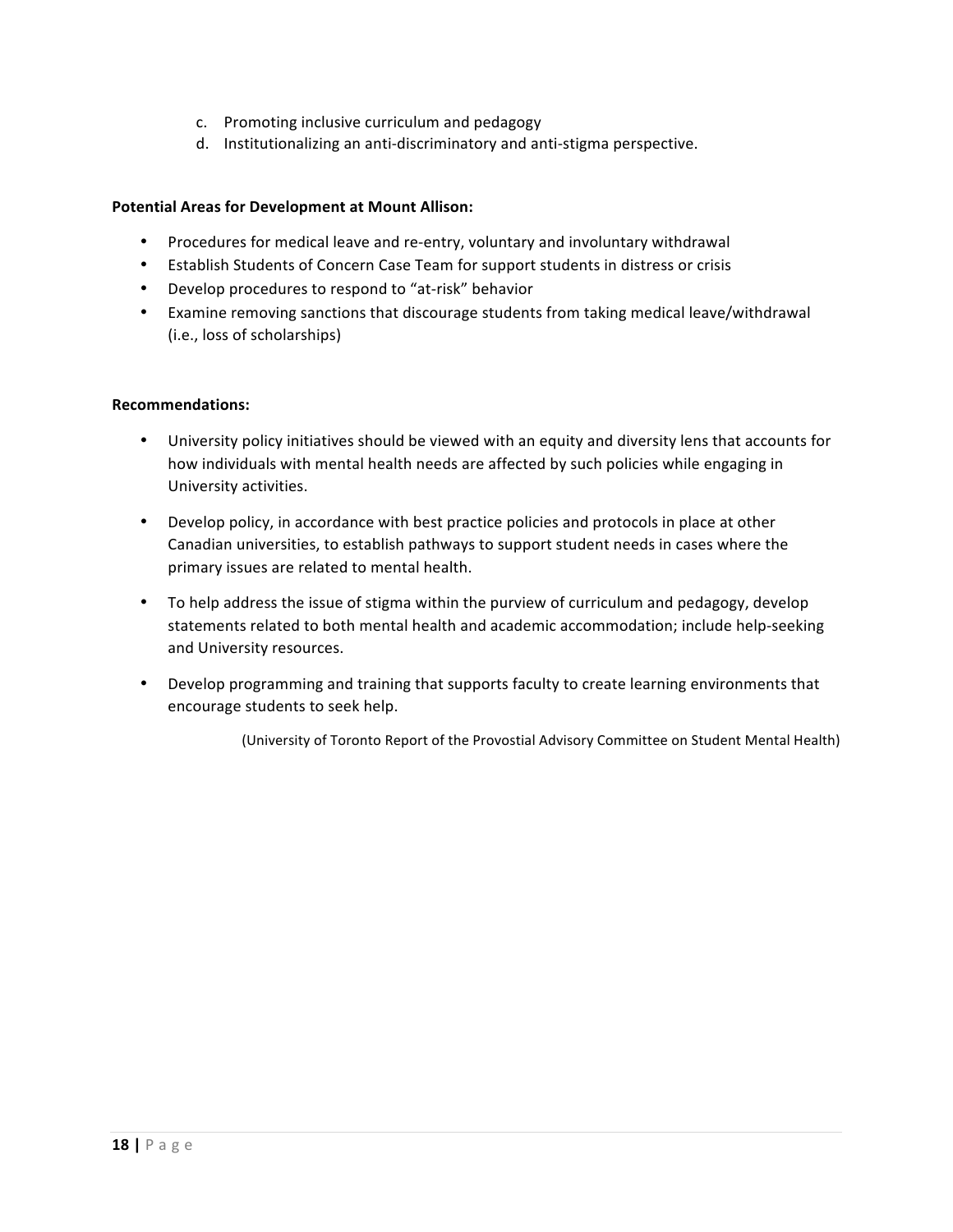# **2. Supportive, Inclusive Campus Climate and Environment**

A supportive campus climate and environment supports student engagement, which has been found to have a positive impact on both academic performance and mental health (Center for the Study of Collegiate Mental Health, 2010). By creating conditions for meaningful participation in the campus community including the fluid and authentic exchange of ideas, such an environment helps students feel connected and facilitates holistic, integrated learning and development. The capacity to adapt to change, embrace challenges, and maintain resilience are all outcomes of such development. Other outcomes include evolving clarification of interests, values, academic goals, and one's sense of life purpose in relation to the world.

**Current state:** The mandate of the following departments and positions is to foster an inclusive campus environment, and to provide support to all students.

Academic Support Services: provides academic support and skills (e.g., time management, study skills, essay writing) workshops for students to help them achieve their full potential in university.

Athletics and Recreation Services: provides comprehensive fitness and athletic facilities for students, staff and faculty, and provides a welcoming and inclusive environment for community members to focus on their fitness, health and wellbeing. In addition, student staff in Recreation Services and student athletes are engaged in training, team initiatives, and volunteering in the larger community which fosters additional connections beyond campus.

**Career Services:** can help students explore careers and post-graduate opportunities; write résumés, prepare for interviews, develop networking skills and assist students to find full-time employment after graduation

**Chaplain Services:** Mount Allison's full-time chaplain offers counselling, grief support, small group nurture and pastoral care, and mentoring in spiritual and academic areas. The chaplain serves both the Christian community as well as the wider community of students and employees, regardless of religious background. Vespers, a non-denominational worship service, is held in Mount Allison's chapel on Sunday evenings, and a multi-faith prayer room is located on the 2nd floor of the Wallace McCain Student Centre.

**Indigenous Affairs Coordinator:** Canada's history of colonization of First Nations peoples, with resulting marginalization, has resulted in persistent health disparities between Indigenous peoples and the general population. For Indigenous students, mental health must be viewed as connected to broader issues such as spirituality, culture and social conditions. Any delineation of mental-health problems and disorders must encompass a recognition of the historical and socio-political context of Indigenous mental health, including the impact of colonization; intergenerational and/or other trauma, loss and grief; separation of families and children; loss of traditional lands; loss of culture and identity; and the effect of social inequity, stigma, racism and ongoing losses (The Action Plan for Mental Health in New Brunswick 2011-2018). The Indigenous Affairs Coordinator plays a role in sensitizing members of the campus community to this historical and cultural context, and raises awareness that services be delivered with cultural competence. The Coordinator provides personal support to Indigenous students and guidance to the Indigenous Support Group and Indigenous Mentorship Program.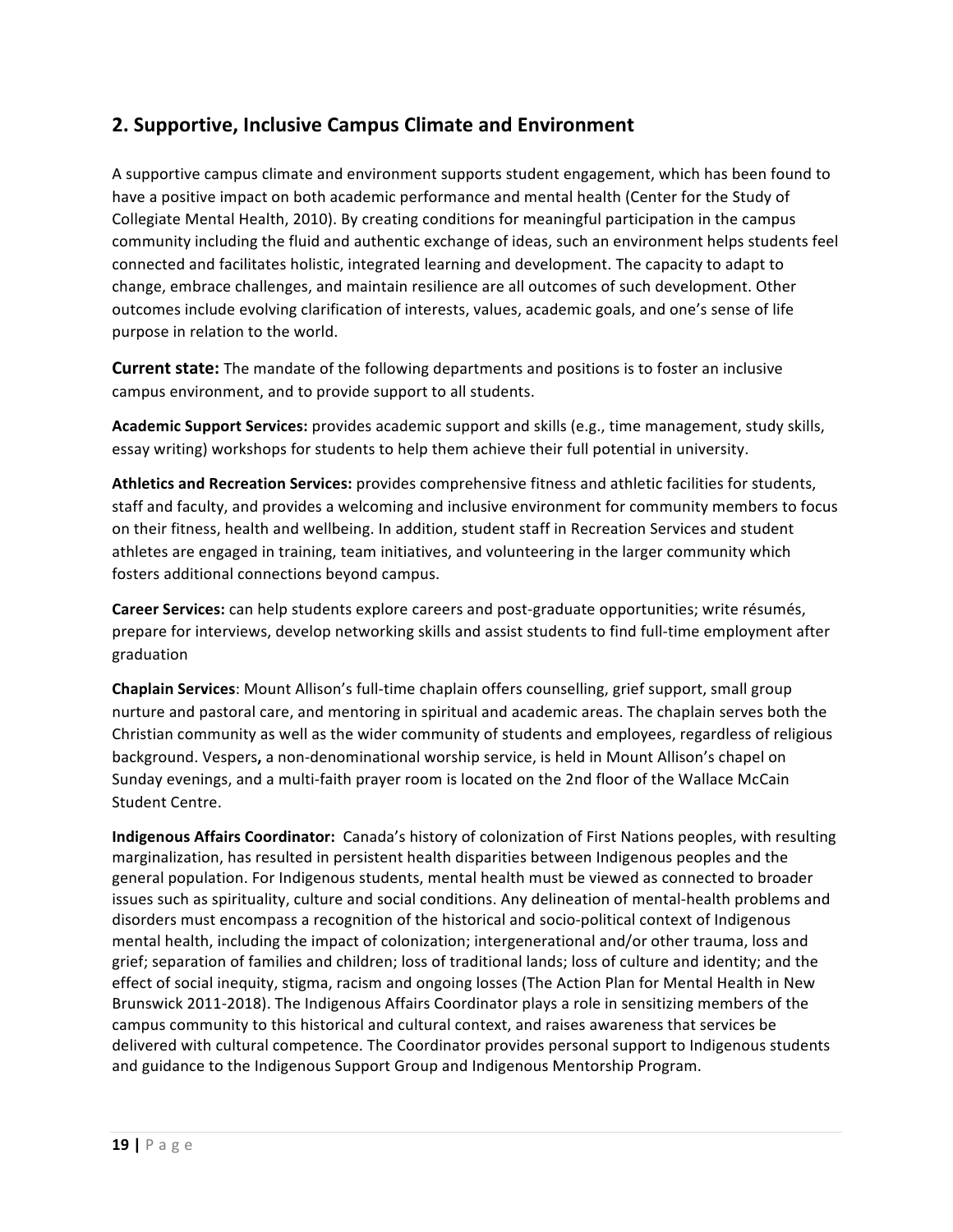**Meighen Centre (Services for Student with Disabilities):** The Centre is nationally recognized for its work with students who have learning disabilities and has recently expanded to include services for students with all types of disabilities. The Meighen Centre provides academic accommodations; test accommodations; a mentorship program, which matches first year students with disabilities (SWD) with senior students; hosts support groups; provides accessible information for students about policy 1201 (SWD); makes referrals for mental health resources and supports; facilitates awareness and coordination of services with other student service providers on campus; pre-orientation sessions for students are offered; outreach and training on demand to faculty and on-line training modules for faculty. 

**Residence Life:** Residence Dons are expected to create a community atmosphere in residence; to provide residents with a secure foundation for their transition and growth into university life; to ensure that residence policies are upheld, and to respond to policy violations and emergencies as they arise; to maintain open communication and manage administrative duties; to act as a role model of respect for self, others and the community. Resident Assistants are further required to understand and use resources available for the support and assistance of residents in need.

Wellness Centre: The Wellness Centre takes a comprehensive and collaborative approach to student wellness, promoting prevention and awareness through workshops and special events (e.g., at Orientation) in addition to providing assessments, planning treatment, offering support, counselling, and ongoing management and evaluation of the health and wellness of individuals and groups. Wellness Centre services include: Health Services, Counselling Services, Harassment Support, Mental Health Education, and access to private Psychologists (fee-for-service).

**Health Services**: the Nurse Educator provides individual client care for a range of nonemergency medical issues, and conducts workshops and education on various health issues. Student Health Services, in coordination with a student health intern, provides information to the general community online, through social media, and communication campaigns. The Student Health 101 web magazine is actively distributed throughout campus especially to first year students. This electronic tool includes health information, quizzes, student health tips through videos, and MTA specific resources. Physicians are available weekly to address student medical concerns, including sexual health and mental health issues. Health Services also coordinates access to massage therapy and acupuncture services on campus.

**Counselling Services:** Student Development Counselling is a short-term, solution focused service, which provides guidance for personal concerns and helps students develop coping skills and strategies for self-care. Counsellors provide both individual and group counselling services, and are available for consultation with staff and faculty to coordinate care and academic accommodations, and provide education, media, and workshops with a focus on increasing mental health awareness and intervention skills (e.g., Mental Health First Aid, Garnet Guide). Private psychologists are also available on a limited basis for students with complex and/or specific psychological needs. Counsellors facilitate the student group Beautiful Minds, which operates a peer-run online support forum.

**S.H.A.R.E. (Sexual Harassment and Assault Response and Education)**: involves a team of professionals within Student Affairs who, along with student peer educators, work to develop and maintain a safe and healthy environment at Mount Allison University, free of sexual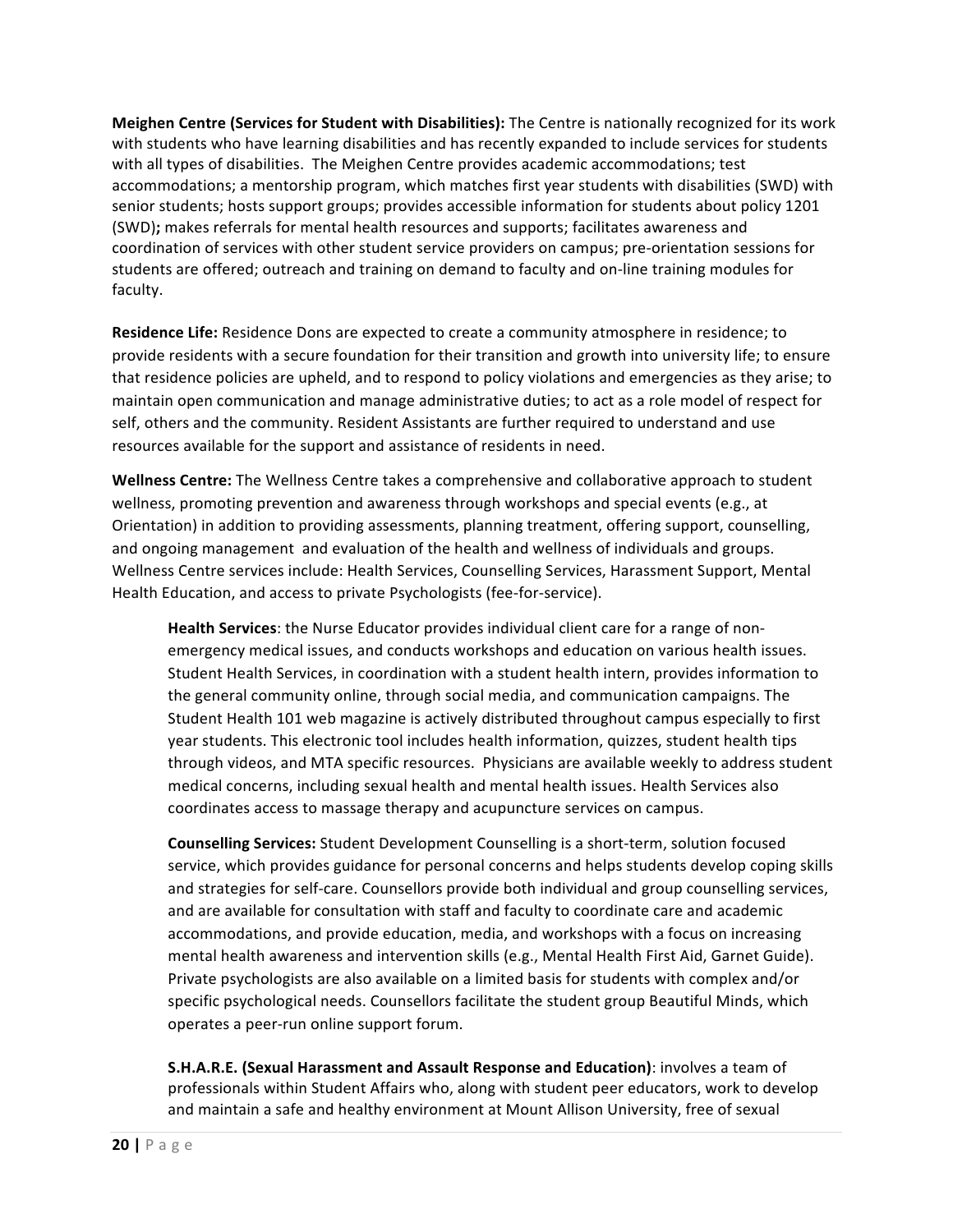harassment, sexual assault, or discrimination based on sex, gender, or sexual orientation. SHARE offers confidential advice to anyone who has experienced sexual violence or misconduct; refers to appropriate campus and off-campus services and supports students during any related medical, legal or school judicial proceedings; offers 24-hour telephone support when school is in session; educates and raises awareness about sexual harassment, sexual assault, homophobia, transphobia, intimate partner violence, and related issues; provides volunteer opportunities for student involvement and initiatives.

**Mental Health Educator:** helps promote mental wellness through workshops, campus events, awareness campaigns, and educational outreach programming; works with students, faculty, and staff to help foster positive mental health and overall well-being in the campus community. The Mental Health Educator also works closely with student groups to support their mental health programming and peer-support services.

### **Gaps:**

- Current resources are not adequate in terms of time and expertise, to meet the increasing complexity of students' mental health needs.
- Wait times for appointments with physicians can be lengthy (up to 1 month).
- Access to emergency psychiatric care (Moncton) or other specialist appointments transportation barriers (limited access to reliable transportation and/or prohibitive financial barriers).
- Need for faculty to reflect on the impact of their curriculum and pedagogy on student mental health.
- Some faculty members may be unaware of the need to accommodate student mental health disabilities, and unfamiliar with principles of inclusion.
- Clarification of role of parents/family in maintaining students' mental health (and accessing these supports in times of crisis or complex mental health situations).

## **Potential Areas for Development:**

- Increased education and tools for faculty and staff on issues of access and inclusion.
- Develop an inclusion awareness campaign on invisible disabilities.
- Continue to work with the Student Union on possible solutions to transportation issues.
- Provide faculty and staff access to professional development opportunities which recognize, and are inclusive of cross-cultural issues with respect to mental health, particularly as they apply to supporting Indigenous and International Students.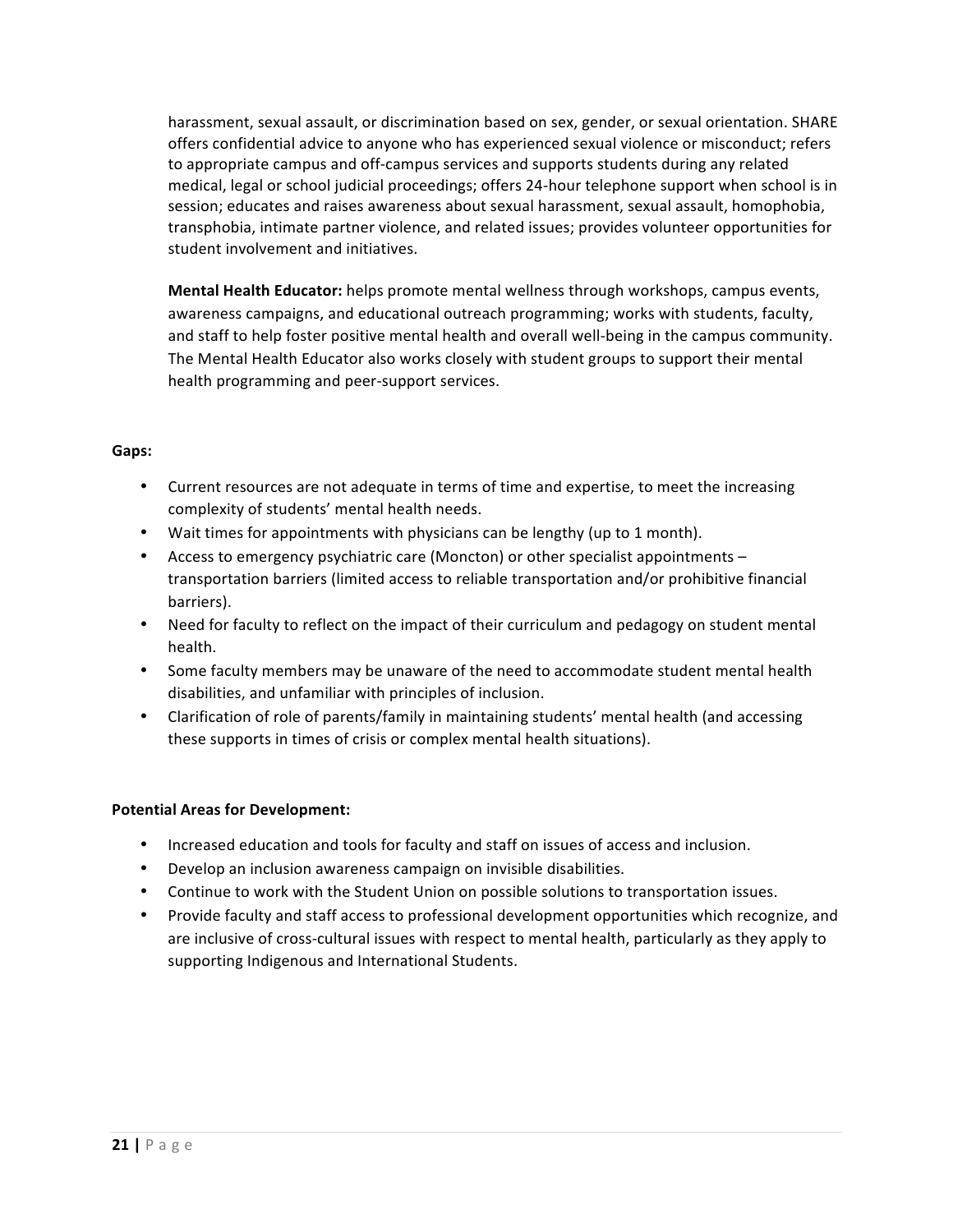### **Recommendations:**

- To better address the needs of students for more affordable and frequent access to psychological services, secure funding/coverage for private psychologists, access to psychiatrist, access to mental health nurse/specialist.
- Provide resources/professional development opportunities to enhance the therapeutic skills in these areas for existing staff.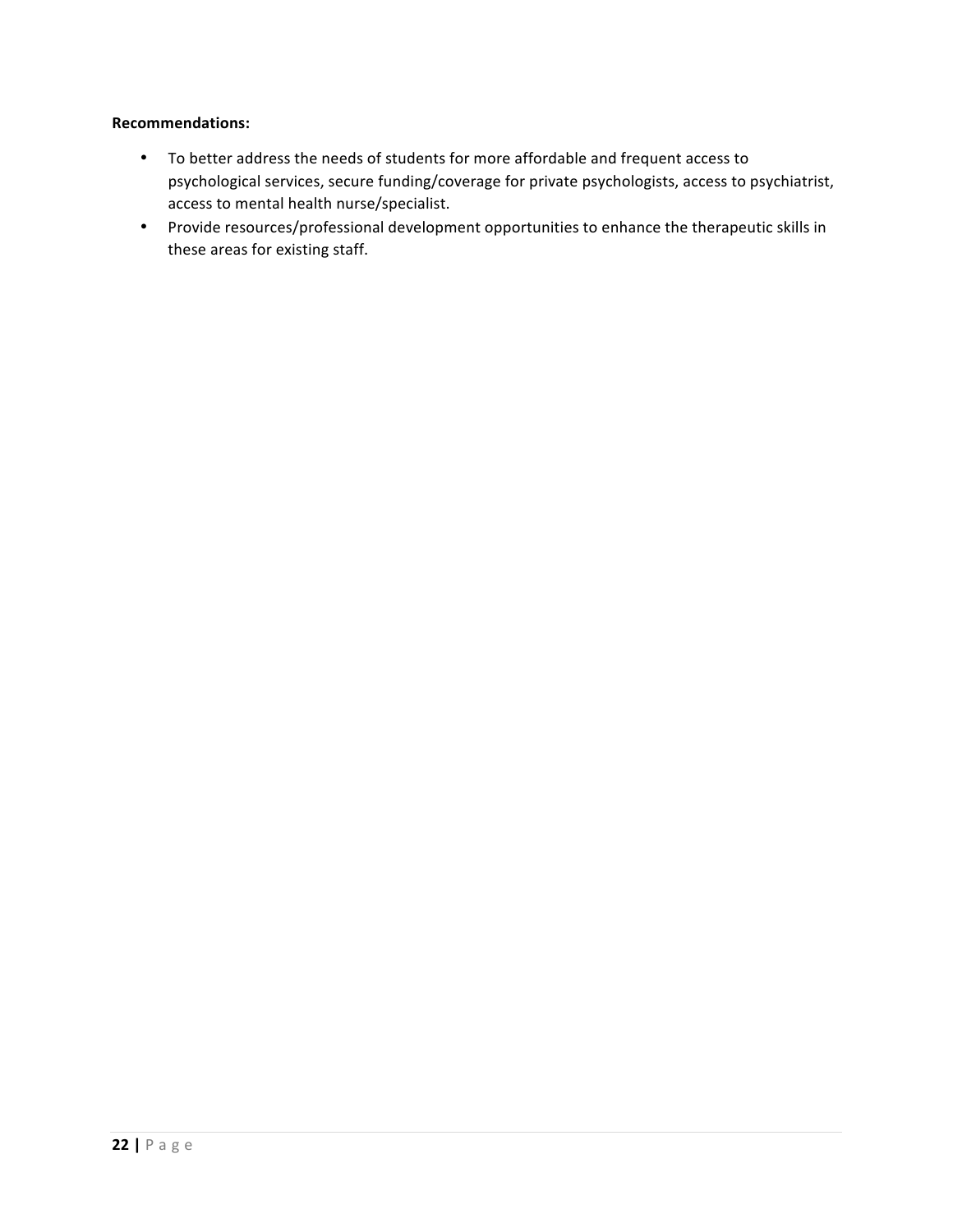## **3. Mental Health Awareness**

Mental health awareness initiatives strive to improve student mental wellbeing by increasing knowledge and understanding of the determinants, nature, impact, prevention and management of mental health issues. Increased knowledge and understanding builds resilience and capacity to maintain wellbeing. Increased mental health awareness also plays an important role in the de-stigmatization of mental health issues. Stigma, prejudice, and discrimination have a significant impact on mental health by impacting one's sense of self-worth and commitment to self-care as well as making it more difficult to reach out for help. In addition, a supportive campus environment requires that all community members recognize their responsibility to others as well as themselves. Raising mental health awareness helps encourage community members' commitment to take action to promote student mental health at the campus level as well as to care for themselves and others.

**Current state:** Initiatives aimed at increasing mental health awareness at MtA include:

**Changing Minds:** one staff member is now a certified instructor of the Canadian Mental Health Association's *Changing Minds* program, an innovative, multi-use mental illness education program. It was created in order to address a community need for mental health education, stigma reduction and to promote a better understanding of mental health and mental illness.

**Change Your Mind (student group)**: the group's goal is to promote mental health and decrease the stigma attached to mental illness at Mount Allison University. The mission is "to transform our campus into an extremely open and welcoming space to talk about mental health, its benefits, its importance and what you can do to nurture it."

**Elephant in the Room Speaker Series:** facilitated by the Mental Health Educator & Change Your Mind student group, *The Elephant in the Room* is a campaign designed to eliminate the stigma surrounding mental illness. This annual event uses a peer education approach to promote mental health awareness. By having students share their own mental health experiences publicly, we increase understanding, break down shame and stigma, and begin important conversations about mental health.

**Elephant in the Room Campaign:** coordinated by the Mental Health Educator, in partnership with the Mood Disorders Society of Canada, staff and faculty who volunteer to act as *Mental Health Champions* are provided with a small blue elephant-shaped stress ball. Displaying the elephant in their workspace sends the message that the Champion is someone with whom it is safe to discuss mental health concerns without fear of being looked upon differently. Champions are provided with enhanced information about available resources, on and off campus, how to make appropriate referrals, and how to initiate conversations with students they are concerned about. This program has become increasingly popular.

**Garnet Guide:** a paper & online resource for staff, faculty, and students in helping roles, which provides a comprehensive guide to identifying signs of emotional/mental health distress in others, as well as how to respond to such concerns, with an emphasis on making appropriate referrals to resources on campus, and in the community.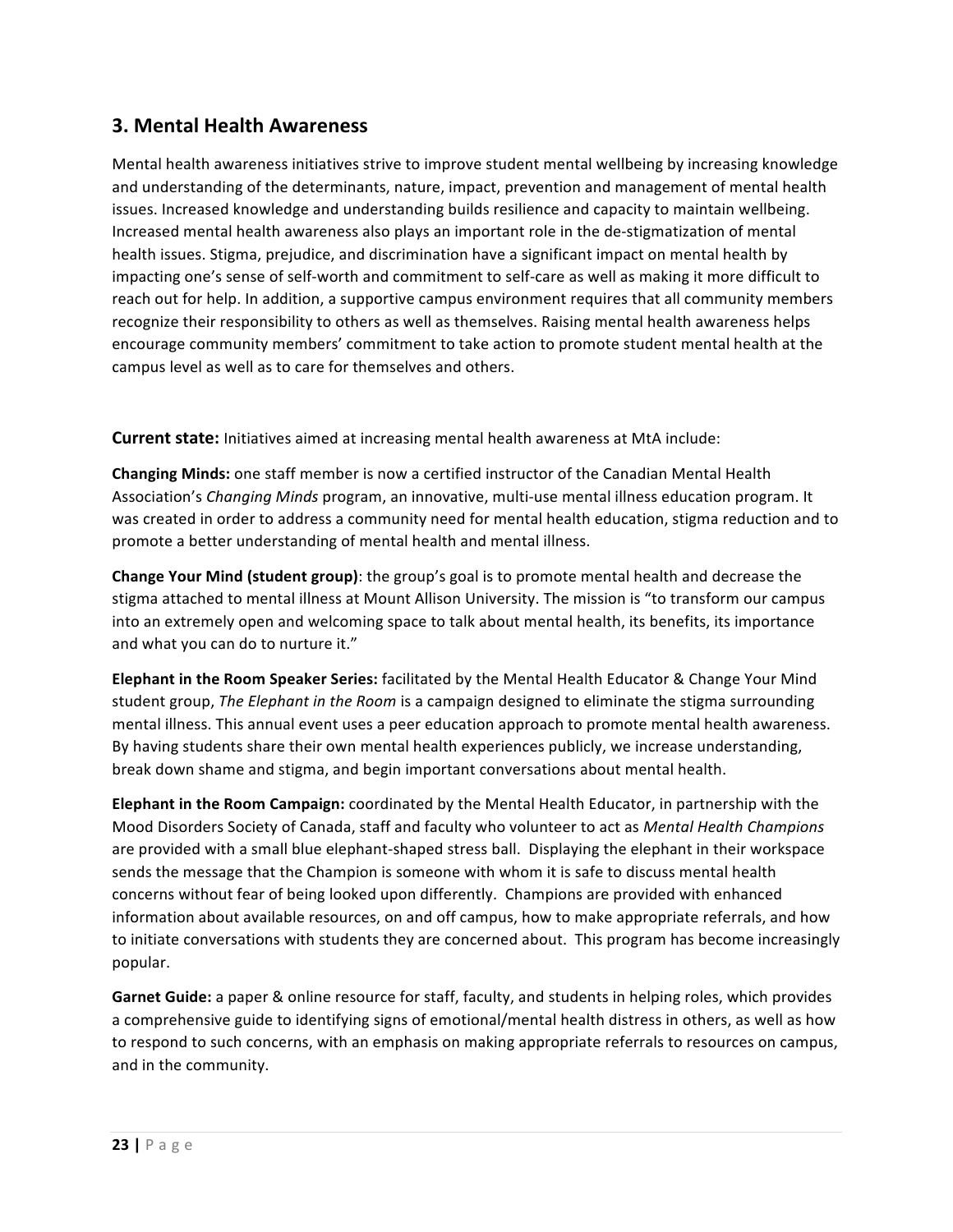**Jack.org Mount Allison University Chapter:** Jack.org is the only national network of young leaders transforming the way people think about mental health. With initiatives and programs designed for young people, by young people, their goal is to end stigma in our generation. Jack.org's programs are designed to reach all young people, the 5 in 5. With monthly events and campaigns, they encourage and enable students to better care for themselves and support their peers.

**Mental Health Educator:** helps promote mental wellness through workshops, campus events, awareness campaigns, and educational outreach programming; works with students, faculty, and staff to help foster positive mental health and overall wellbeing in the campus community.

**Mental Health First Aid:** by spring 2016, two staff members will be certified instructors of the Canadian Mental Health Commission's Mental Health First Aid – For Adults who Interact with Youth. This course is currently offered at least 3 times per academic year to students, staff & faculty. The program is aimed at increasing awareness about specific signs of common mental disorders, as well as building comfort and skills in the area of identifying and responding to other community members in distress.

## **Gaps:**

- Mental health awareness training is currently undertaken by students, staff and faculty on a volunteer basis, on their own time, and paid for by participants (on a cost-recovery basis).
- Many faculty and staff may be unaware of available campus resources to support mental health, and how to refer students to those resources.
- The position of Mental Health Educator is contingent on the availability of external funding.

## **Potential Areas for Development:**

- Provide training (e.g., *Mental Health First Aid, Changing Minds*) to faculty, staff and students (especially in positions of support to others), to enhance campus awareness and comfort around identifying and responding to others in distress.
- Distribute Garnet Guide to all faculty on an annual basis.
- Create user-friendly messages (e.g., videos) about mental health easily accessible to students.
- Increased education for students and staff around mental health supports and services available on campus and in the community.
- Expand the Elephant in the Room/Mental Health Champions program.

## **Recommendations:**

- Provide a guide on academic accommodations and promote on-line resources to faculty on accommodation for students with documented mental health issues.
- Acquire additional funding to purchase necessary materials to support the delivery of *Mental* Health First Aid and/or *Changing Minds* training to all Residence Life staff on an annual basis.
- Support staff and faculty requests to attend mental health training during regular business hours, rather than having them use personal time to attend training.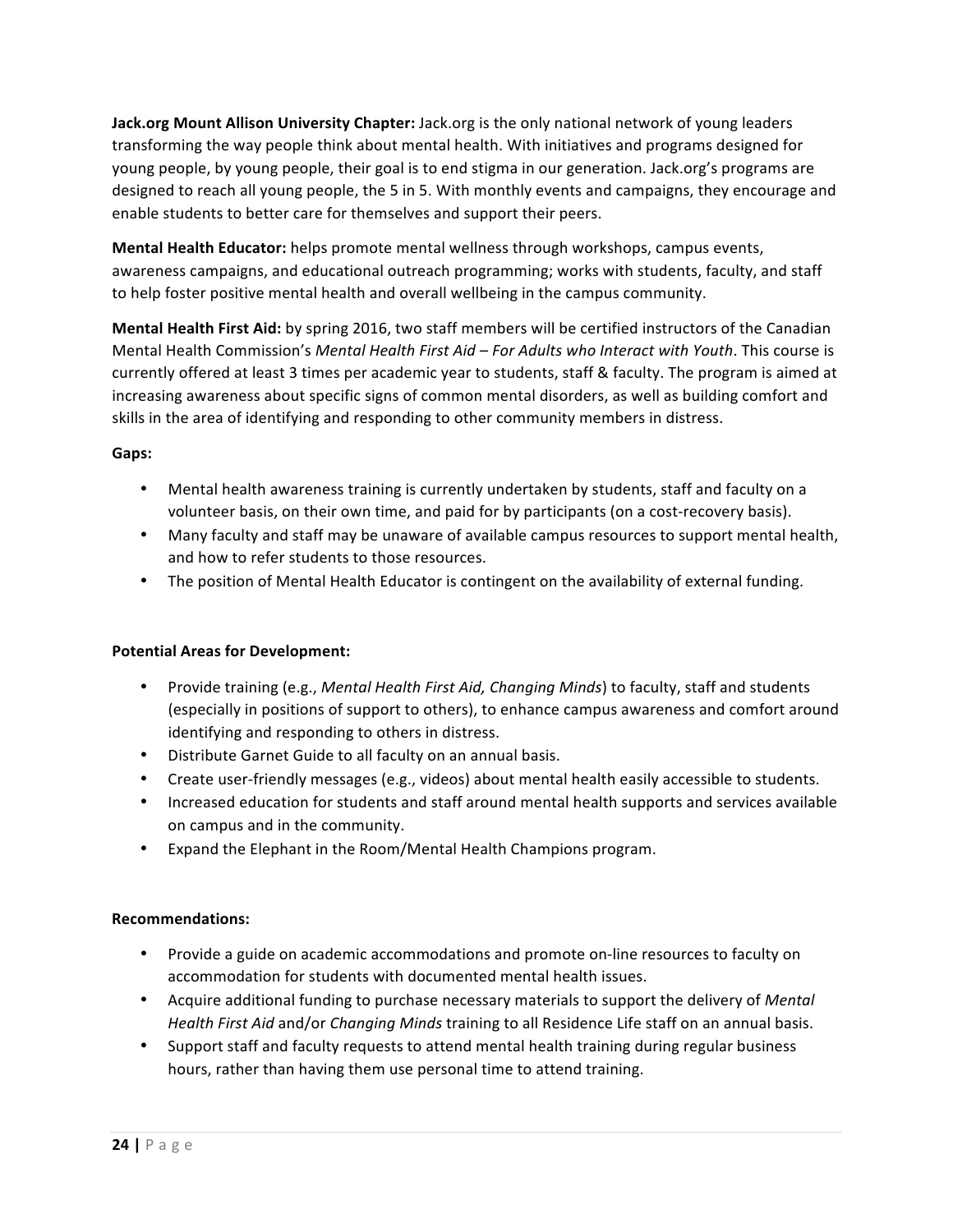- Secure funding for purchase of Mood Disorders Society of Canada blue elephants for all faculty and staff members who wish to participate in the Mental Health Champions program.
- Develop a comprehensive webpage with all available mental health resources and information, including campus resources, community resources, national and provincial crisis phone lines, self-help resources, etc. (In progress).
- Expand availability of psychological services by providing students with a list of psychologists who are willing to provide services remotely, through the use of technologies such as Skype (In **progress)**.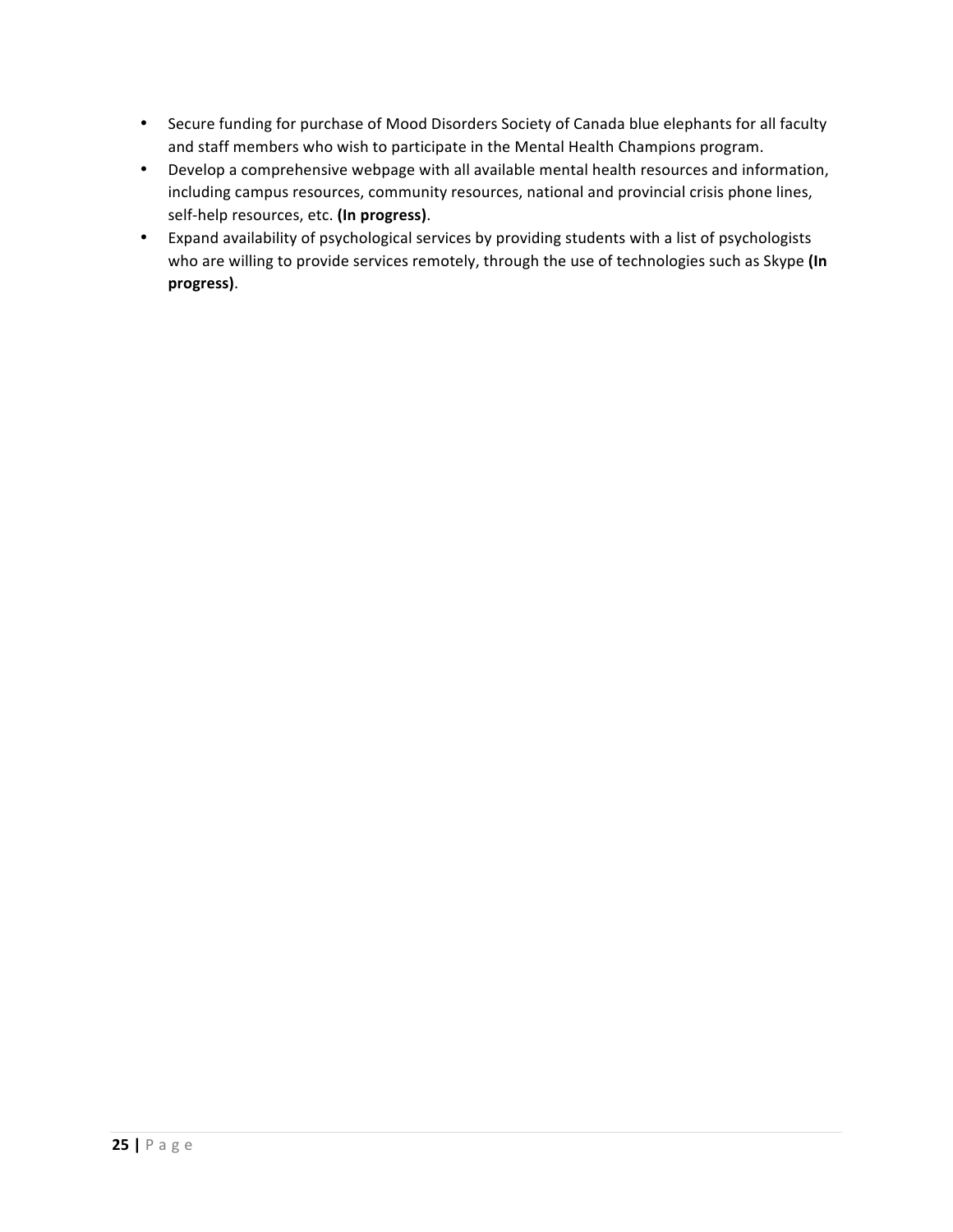# **4. Community Capacity to Respond to Early Indications of Student Concern**

All students experience difficulties from time to time in their academic programs. While many students are able to address these concerns as they emerge, other students require medical, and/or other professional support to address their mental health problems. National College Health Assessment (NCHA) data indicate a gap between the number of students reporting mental health concerns and those who report having received mental health support. The longer these concerns persist, the more they impact student learning and mental health. Also, as their issues persist, students expend increasing amounts of time and energy trying to cope. It is important therefore, to build campus community capacity to support students earlier, before their concerns become more serious. Those who interact with students in the course of their day on campus are in the best position to notice early indications of concern. Therefore, early recognition requires everyone's participation. Building this capacity involves increasing student, staff, and faculty ability to recognize early indications that a student may be experiencing difficulty as well as indicators of more serious student distress. It also involves building campus community members' capacity to reach out to a student and help connect them to appropriate resources and supports.

**Current state:** Mount Allison currently takes the following steps to identify early indicators of distress:

**Counselling Services**: Students complete an intake form that asks about history of mental health issues, and where students identify a history of mental health concerns/treatment, they receive information about further resources at MTA. There are time slots open for emergencies/crises, and students presenting with suicide ideation are given priority placement in counsellor schedules.

**Health Services:** Upon their first visit to Health services, students complete an intake form that includes a comprehensive assessment of mental, physical, social, and spiritual health, including past history and /or new concerns in this area. The Registered/Nurse Educator reviews the form with the student to further assess needs and then prioritizes and discusses the best action plan to assist this student with identifying appropriate resources. It is at this time when referrals may also be made to counselling or psychological services, physicians for medication management, etc.

**Meighen Centre (Services for Students with Disabilities):** Disability Advisors meet with students who identify with mental health disabilities on a regular basis to ensure that they are accommodated as per the Human Rights Code (Disability and Duty to Accommodate). Additionally Disability Advisors are able to monitor mental health status and are therefore able to support students to help mitigate crisis situations, and put any other additional supports in place if necessary to foster academic success. Students with learning issues undergo a complete assessment process to identify concurrent history or presence of mental health issues, and are referred as appropriate. Referrals may be made to Health Services, personal counselling or to external service providers for complete learning assessments.

Residence Life: Several members of Residence Life staff have taken Mental Health First Aid training; all Dons and RAs receive basic mental health awareness & intervention training at the beginning of each academic year. This includes training on a variety of topics that will assist them to identify individuals in need of support and/or care, including: effective listening, sensitivity training, identifying signs of distress and illness, community building, making referrals, to name a few. Residence staff are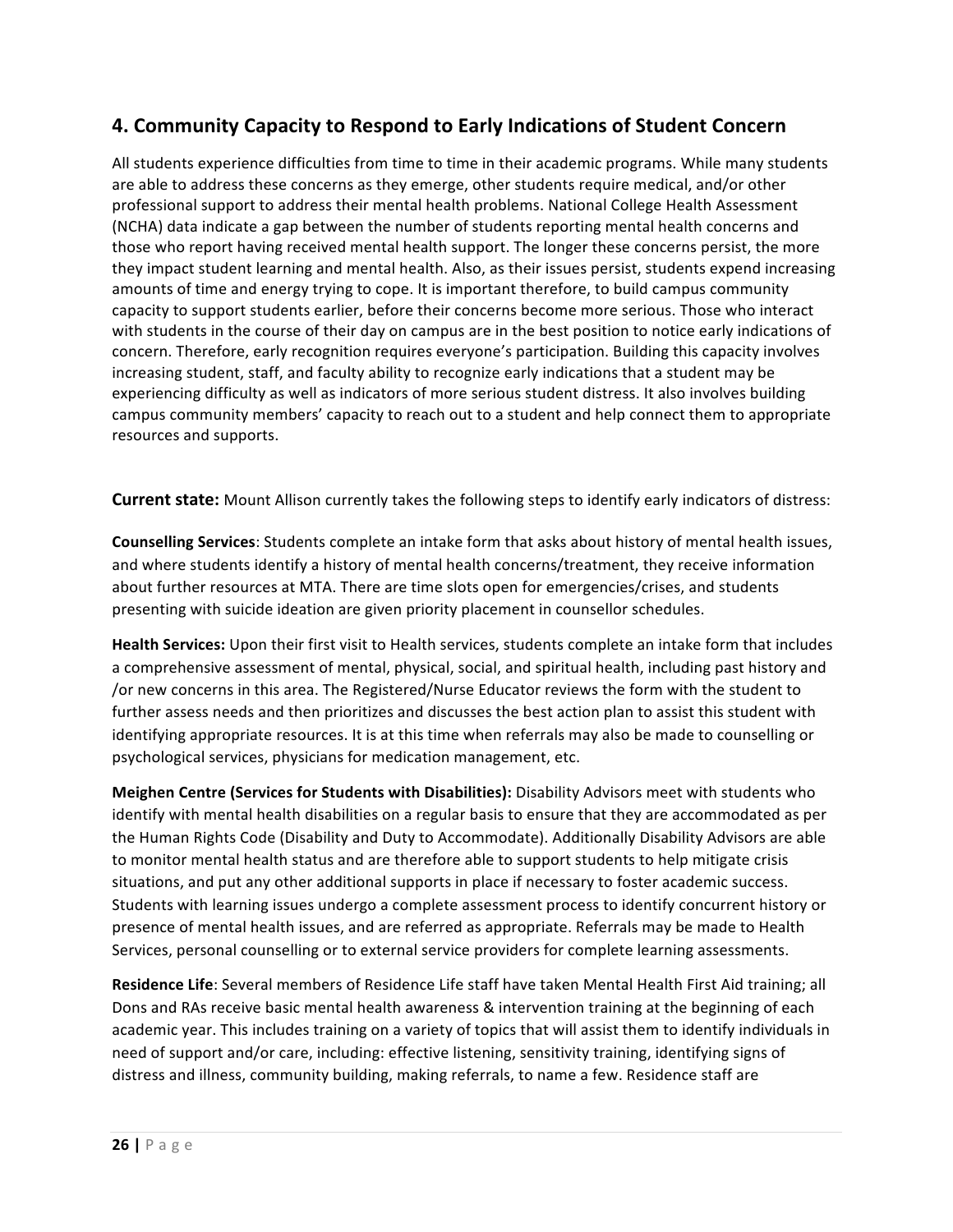encouraged to regularly check in with their residents, and to connect with and/or refer students to other support services such as Student Health Services and Counselling Services.

**Students of Concern Case Team (SOCCT):** The SOCCT is a new initiative at MTA that includes staff members from key departments who meet regularly to discuss situations involving students whose behaviour or well-being (related to mental health issues) is of concern to others. Cases may be brought forward by team members or members of our community. The goal of SOCCT is to ensure students of concern are supported and connected to appropriate services, and to manage situations where the conduct of a student may pose a risk to self or others.

### **Training for Employees:**

The University offers Mental Health First Aid Training to employees (faculty and staff) in order to build their awareness, comfort, skills and capacity to identify and intervene with students and employees experiencing mental health problems and/or who might pose a risk to themselves.

The Wellness Centre also distributes the Garnet Guide to as many faculty and staff as possible, with the intent of helping them become comfortable identifying and approaching students who may be experiencing difficulties.

In conjunction with other Anglophone PSE institutions in New Brunswick, the Meighen Centre has developed 11 online modules as a resource to assist faculty and staff. Entitled "Supporting Students with Disabilities", this resource provides information on a variety of disabilities, including mental health disabilities. The Centre also offers training and guidance each semester to all faculties and program directors on working with students with disabilities.

## **Gaps:**

- Students may not seek assistance due to a number of factors, such as: stigma; lack of insight/awareness about the state of their mental health; lack of confidence in existing resources; etc.
- Residence Life staff receive limited training around early mental health intervention, despite being most often the first point of contact for residence students in distress.

### **Potential Areas for Development:**

- Need for more mental health screening initiatives on campus (e.g., Depression Screening Day) to assist with early identification of issues.
- Develop enhanced training and education for key residence life staff (Dons and RAs) around early mental health intervention.
- Increase education and awareness among faculty and staff who may be in a position to notice signs of distress among students.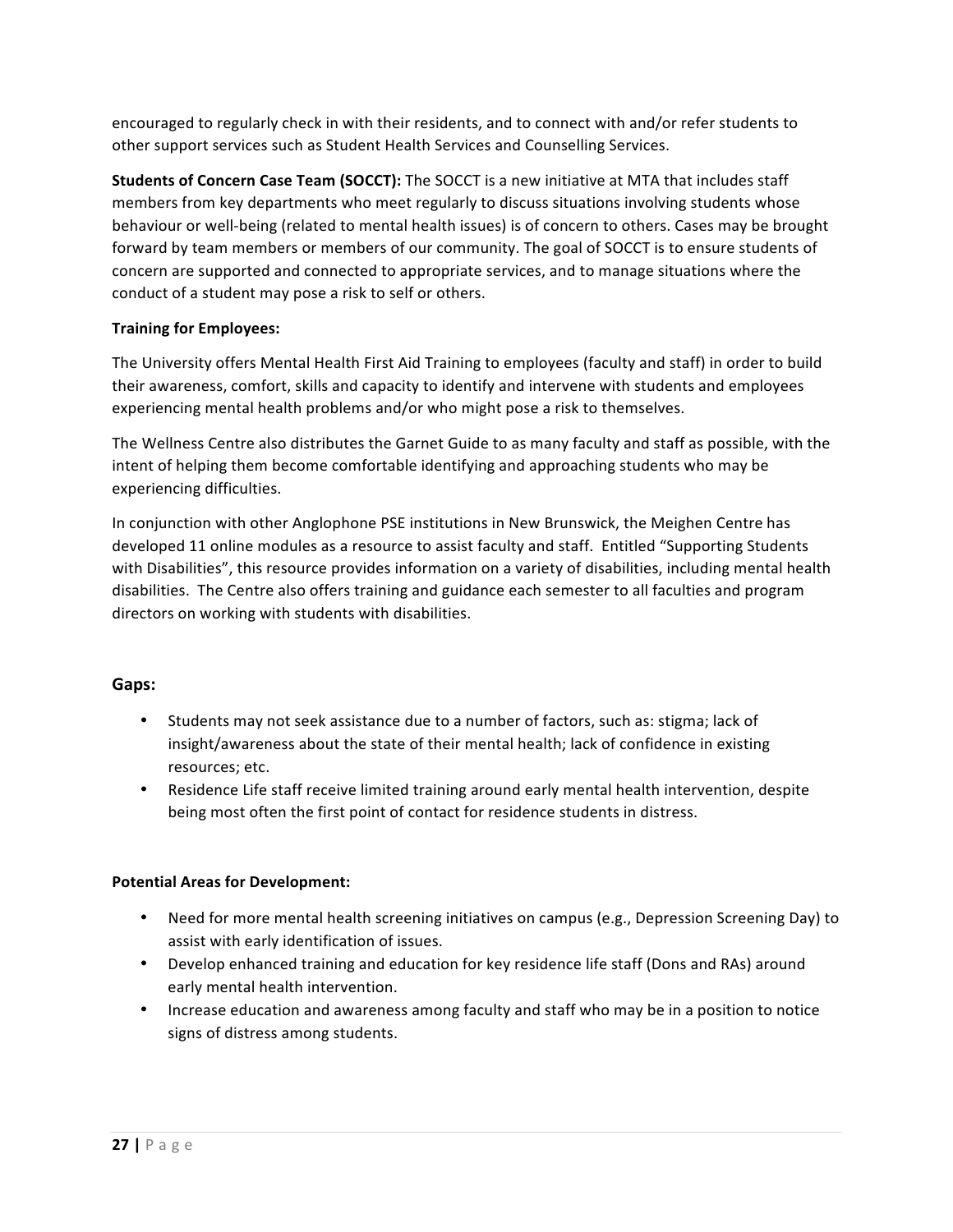### **Recommendations:**

- Develop an academic supports protocol for students experiencing acute mental health issues which may temporarily require academic accommodation, i.e. situational depression, exam anxiety, death of family/friends, etc., where they are not already or regularly being accommodated through the Meighen Centre.
- Secure funding to purchase access to comprehensive online training on mental health and addictions, such as More Feet on the Ground that responds directly to the specific needs of postsecondary students.
- Encourage students to self-identify when they are experiencing distress.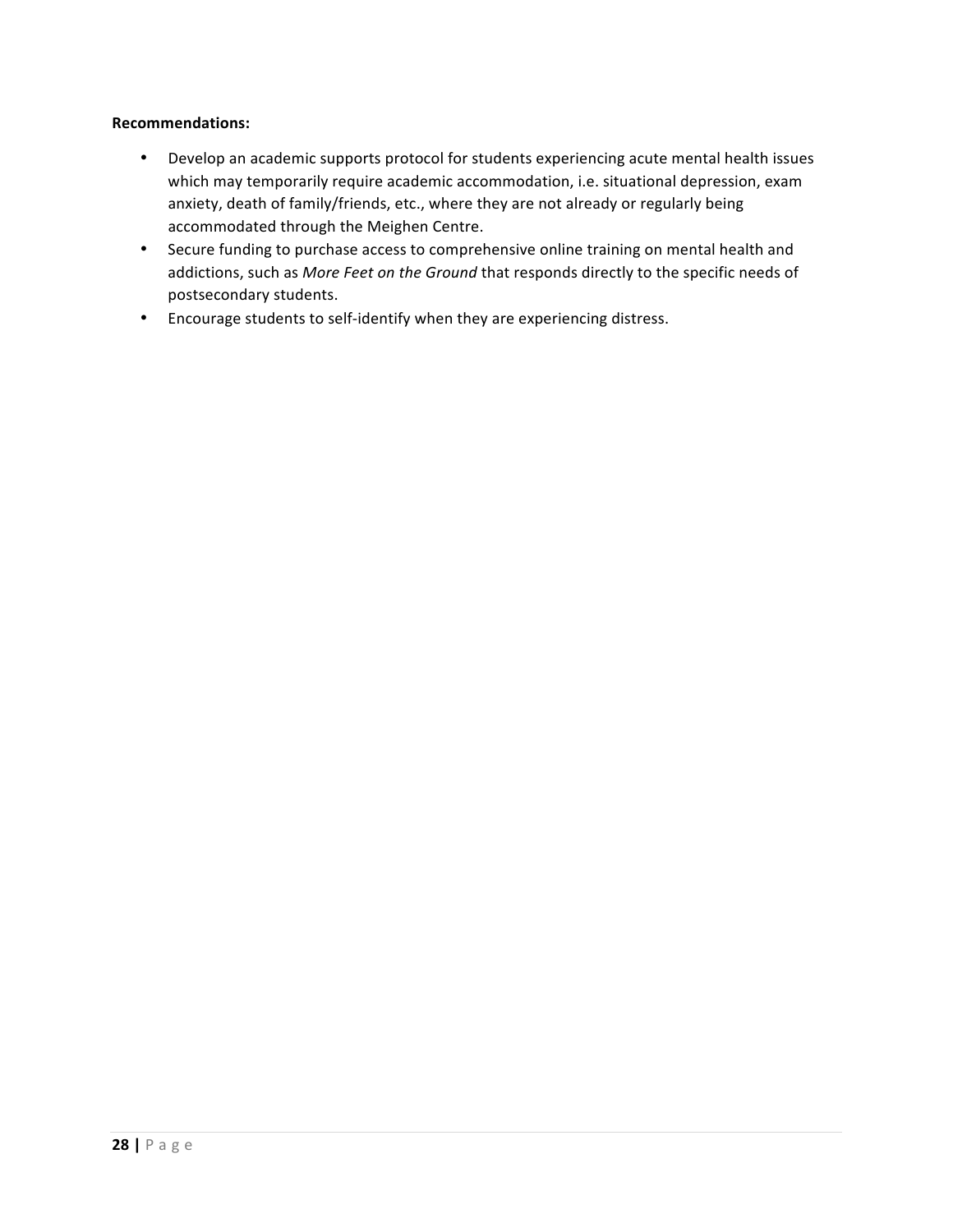# **5. Self-Management Competencies and Coping Skills**

The post-secondary student experience involves all aspects of living and learning both in and outside the classroom. Students are challenged across multiple developmental domains as they strive to build relationships, live more independently, understand themselves and clarify future directions, all the while managing their academic demands. Self-management competencies and coping skills strengthen students' resilience and ability to manage the multiple demands of student life. They also decrease vulnerability to mental health issues such as depression and anxiety.

**Current state:** Initiatives aimed at increasing students' self-management competencies and coping skills include:

**Beautiful Minds:** peer-run online support forum for students, allows students to develop skills in helpseeking and providing guidance to others. Counselling Services staff provide training and oversight to this group.

**Change Your Mind:** student group facilitates a weekly peer-support group for students with mental health concerns. The Mental Health Educator provides training and oversight to this group.

**Counselling Services:** focuses on helping individual clients foster their self-management skills.

Indigenous Support Group: a student group of indigenous students and allies dedicated to the discussions and concerns related to indigenous issues.

**Meighen Centre:** offers a mentorship program matching first year students with senior students in a peer-support relationship. Oversight for this program is provided by the Mentorship Coordinator. The Centre also offers a tutor program, matching students with disabilities with academic tutors.

**Mental Health Educator:** offers workshops for students on stress management, managing test anxiety, guided meditation, etc. In partnership with staff from the Meighen Centre, is currently offering a 6 week Anxiety Management Education Group for students registered with the Meighen Centre.

### **Gaps:**

- Many students seem to lack skills in emotions management and self-regulation.
- There are a lack of opportunities for students to learn said skills.
- According to research conducted by Mount Allison Professor of Psychology, Dr. Louise Wasylkiw, many students are unaware of available campus resources designed to assist them in coping.

### **Potential Areas for Development:**

- Explore the possibility of creating a "Life Skills" or "University 101" course for all incoming students.
- Conduct an awareness campaign to educate students about available campus resources.
- Gain access & raise awareness about more web-based self-help programs.
- Be deliberate in promoting help-seeking and self-help behaviors.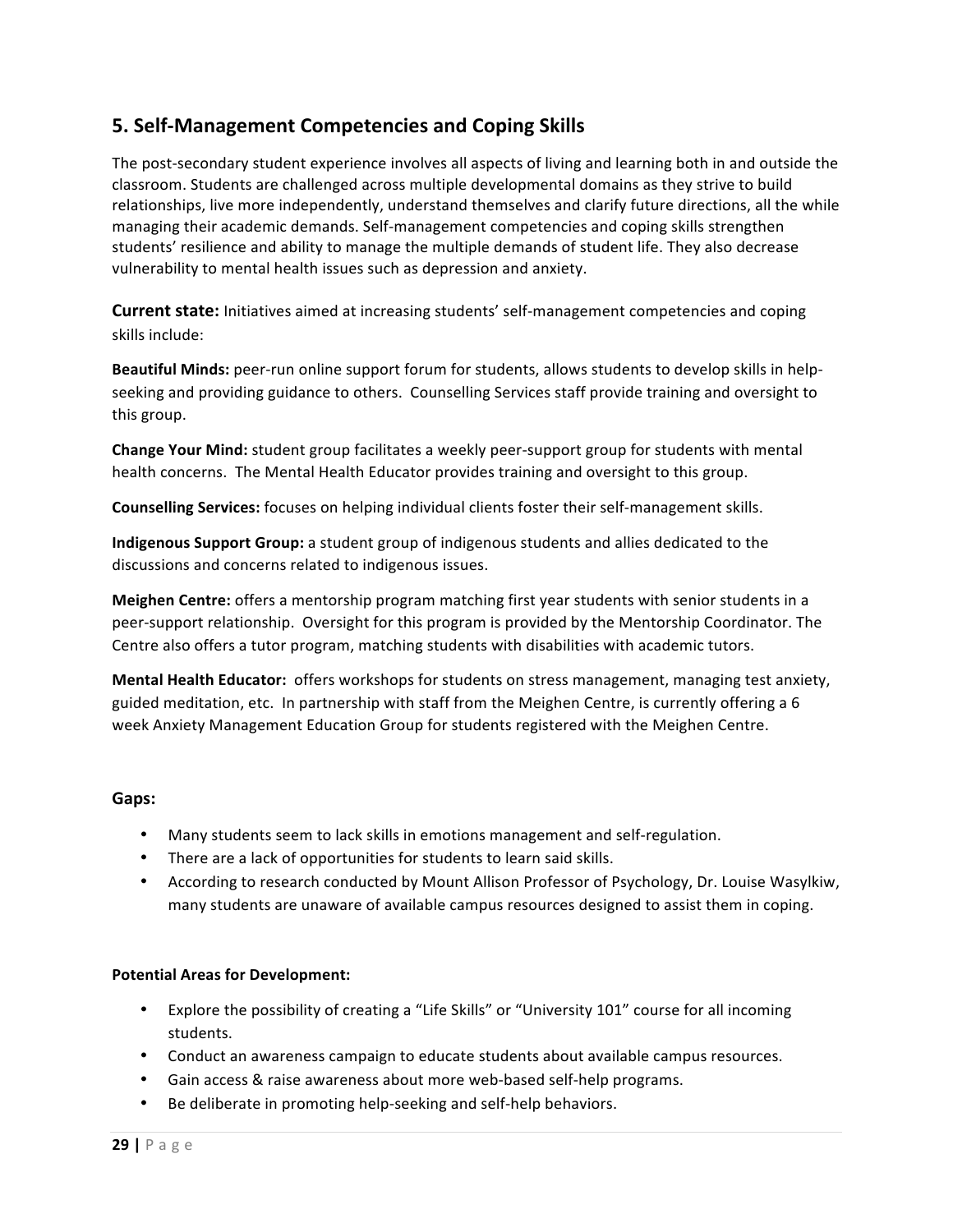#### **Recommendations:**

- Increase availability of group counselling opportunities to encourage development of skills in the areas of:
	- o Emotion regulation/distress tolerance
	- o Procrastination
	- o Perfectionism
	- o Anxiety
	- o Mood issues
	- o Relationship concerns
- Provide more workshops and skills seminars around key self-management competencies for students, including:
	- $\circ$  Assertiveness & healthy relationship skills (boundaries)
	- o Emotional Regulation and Distress Tolerance.
	- o Lifestyle concerns (sleep, eating, exercise, life balance, finances, alcohol use)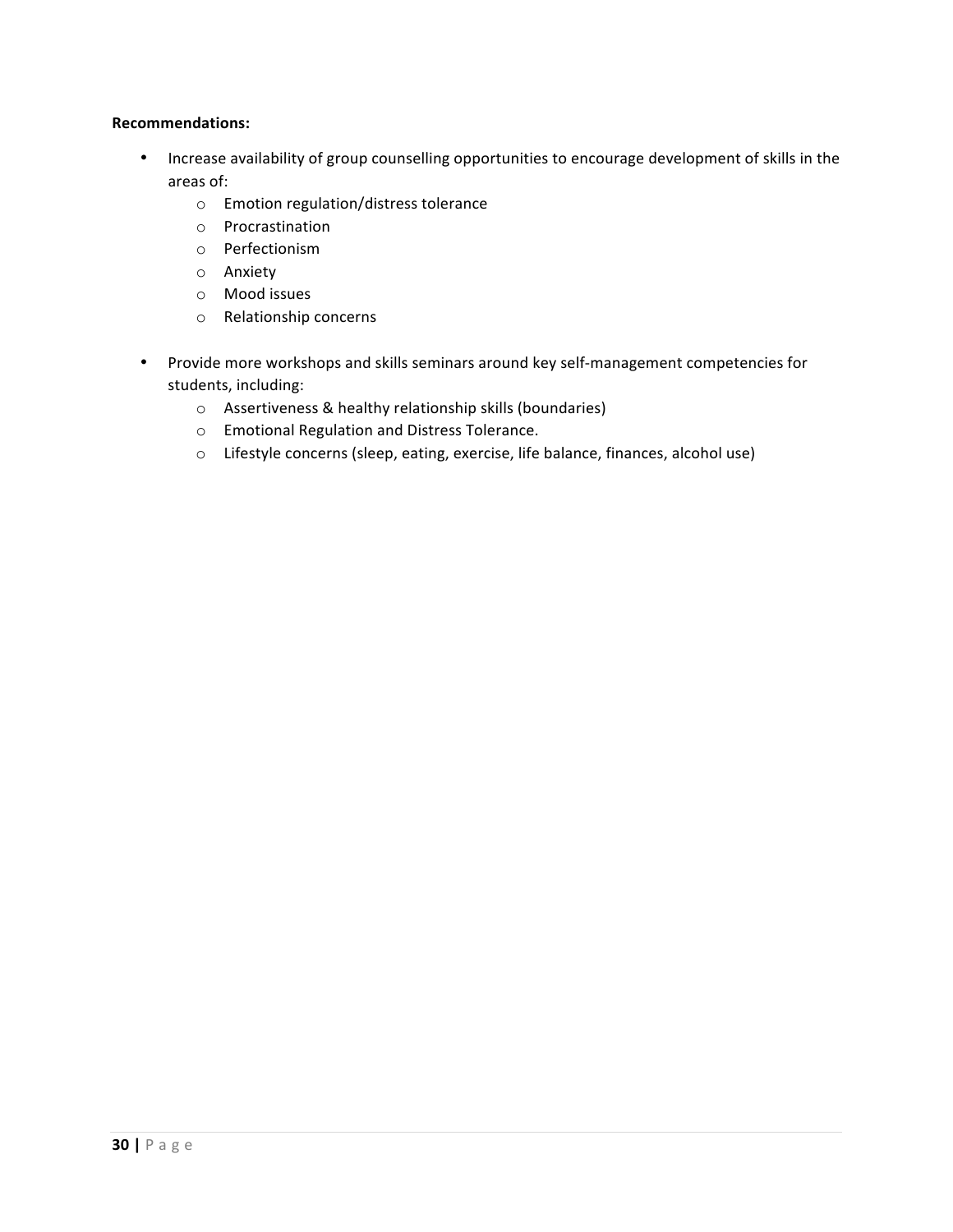# **6. Accessible Mental Health Services**

Mental health services are a critical part of a systemic approach to supporting student mental health. Numerous studies have found that they have a positive impact on student retention (Frank & Kirk, 1975; Illovsky, 1997; Porter, 2011; Turner & Berry, 2000; Wilson, et al 1997). They are uniquely placed to contribute to a systemic approach on multiple levels. They provide a range of services to support students through mental health difficulties and illnesses, and the recovery process, as well as specialized programs to meet the needs of specific student populations. Mental health services provide direct support to faculties through consultation regarding specific student concerns and issues arising from the demands of the academic program. Mental health care professionals also serve institutional goals and objectives by contributing their expertise and experience with the student population to strategic planning processes focused on learning and well-being.

A number of factors have an impact on how effectively campus mental health services can serve the campus and its student population. Accessibility is a key factor in this regard. Findings of the Documenting Effective Educational Practices (DEEP) project point to the importance of providing resources "to those who need them when they need them and create[ing] conditions that encourage students to take advantage of them" (p. 57, Kuh, et.al, 2005).

**Current state:** The accessibility of mental health services at Mount Allison is impacted by a number of factors, including the physical location of the campus, and the availability of specialized mental health professionals. 

**Counselling Services:** The Wellness Centre has 2 Student Development Counsellors (Social Workers) who provide treatment, support, and counselling to individuals and groups. Student Development Counselling is a short-term, solution focused service, which provides guidance for personal concerns and helps students develop coping skills and strategies for self-care. Counsellors provide both individual and group counselling services, and are available for consultation with staff and faculty to coordinate care and academic accommodations, and provide education, media, and workshops with a focus toward increasing mental health awareness and intervention skills.

**Health Services:** The Nurse Educator provides individual client care for a range of non-emergency medical issues, and conducts workshops and education on various health issues. Physicians are available weekly to address student medical concerns, including mental health issues.

**Meighen Centre (Services for Students with Disabilities):** Disability Advisors meet regularly with Meighen Centre students. They provide students with disabilities with advice and support with both academic and personal issues.

**Psychiatric Services:** There are no psychiatric services available at the local hospital. Students requiring psychiatric assessment must currently travel to the Moncton Hospital, more than 50 kilometers away. With no public transportation options, students without access to transportation must pay in excess of \$140 for round trip taxi service from Sackville to Moncton.

**Psychological Services:** There is no staff psychologist available to students on campus, nor are there psychologists in private practice locally. There are currently 3 psychologists in private practice who travel from Moncton to Sackville to provide psychological services to students with complex and/or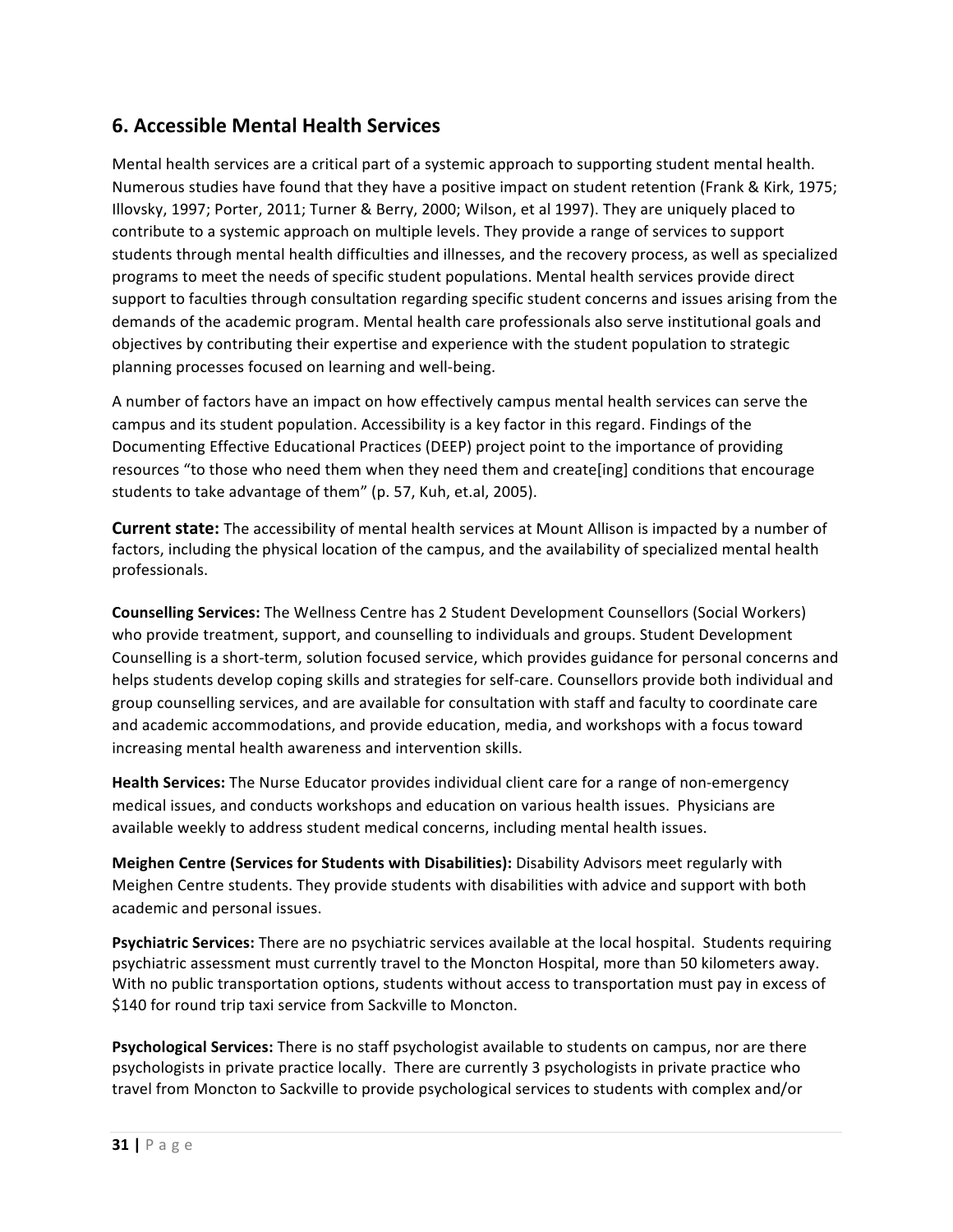specific psychological needs, on a fee-for-service basis (costs are subsidized in part by the Mount Allison Students Union for those covered by the MASU health insurance plan). The university provides space within the Wellness Centre for these providers to meet with students.

**S.H.A.R.E. (Sexual Harassment and Assault Response and Education)**: The Sexual Harassment Advisor offers 24-hour telephone support (when school is in session) to those who have been the victim of sexual harassment, sexual assault, homophobia, transphobia, intimate partner violence, and related issues. A peer-support group for survivors of gender-based violence is also facilitated by the Sexual Harassment Advisor.

## **Other mental health resources used at MtA:**

- CHIMO Helpline (24/7) provincial crisis line
- Kids' Help Phone
- Mobile Mental Health Crisis Team
- 911 & 811 (provincial Telehealth Care line)
- Crisis text line

### **Gaps/Needs:**

- Transportation costs: many students are unable to access psychiatric services in mental health emergencies (in Moncton) due to the cost and time required to travel there and back.
- The substantial increase in the number of complex mental health cases presented to the Registered Nurse/Educator and the physicians on campus has contributed to increased wait times for all students wishing to access medical services.
- The Wellness Centre is open weekdays only, from 8:30-4:30. Students who experience crisis outside of these hours are encouraged to use crisis phone lines and the local hospital system.
- Lack of access to psychiatric services in Sackville.
- Lack of ability of psychologists to meet demand on campus due to time constraints; many students do not have the means to pay for private psychological services.

## **Potential Areas for Development:**

- Explore partnership opportunities with Moncton-based psychiatrists who may be interested in seeing additional patients on campus (University of New Brunswick-Fredericton has such an arrangement).
- Explore opportunities to partner with other licensed psychologists based in Moncton who may be willing to see students on campus.
- Work with the Student Union to encourage the inclusion of additional mental health coverage in the MASU health insurance plan.
- Improve the platform of the online peer support service, *Beautiful Minds*, to be more userfriendly and accessible.
- Continue to improve the relationship between staff and peer-run mental health initiatives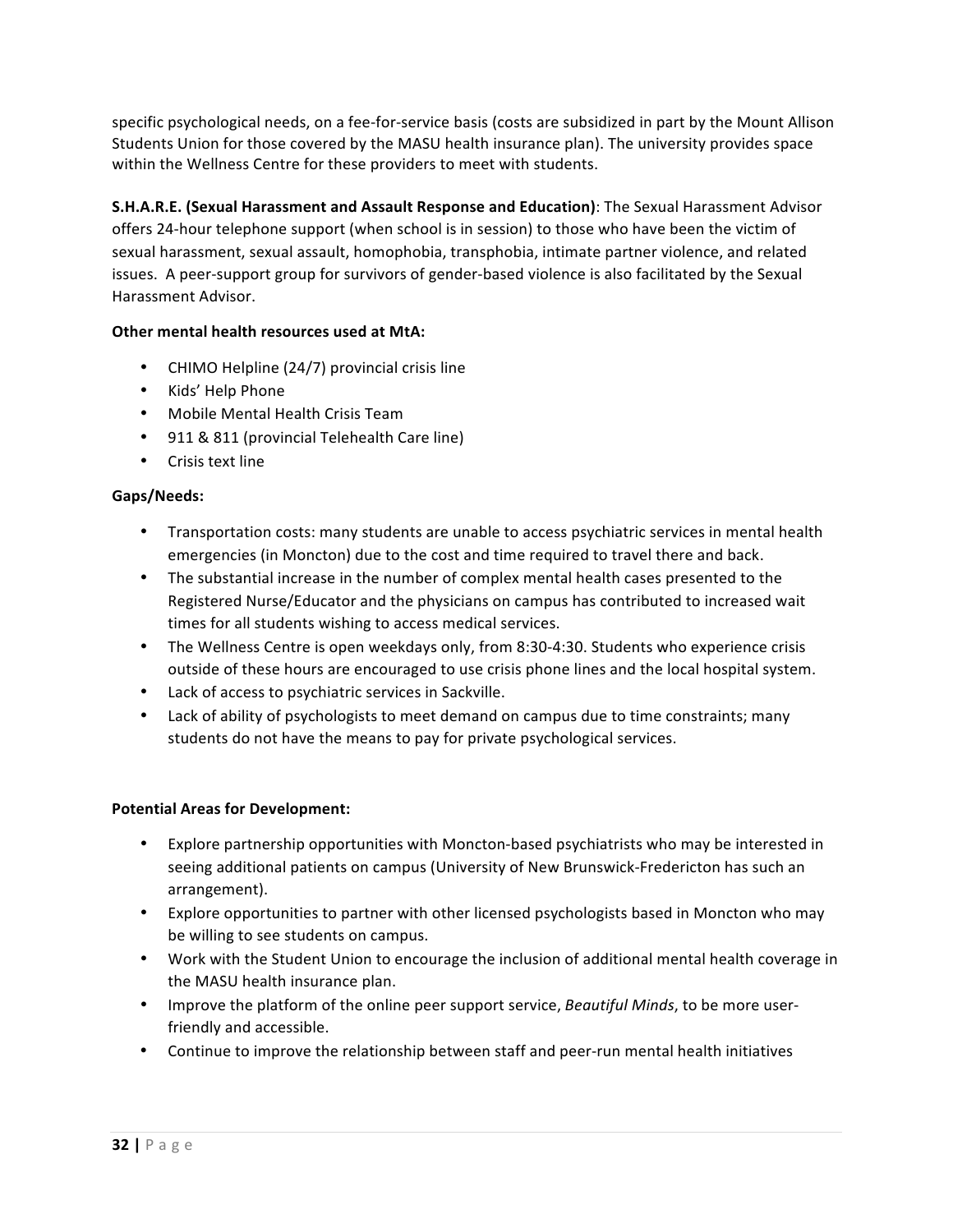### **Recommendations:**

- Secure additional staffing resources (e.g., a part-time mental health nurse).
- Increase funds available for professional development and skills-training opportunities for counsellors in specialized areas of care (e.g., eating disorders, OCD, PTSD, marginalized populations, in particular, Indigenous students).
- Provide counsellors with enhanced clinical supervision opportunities.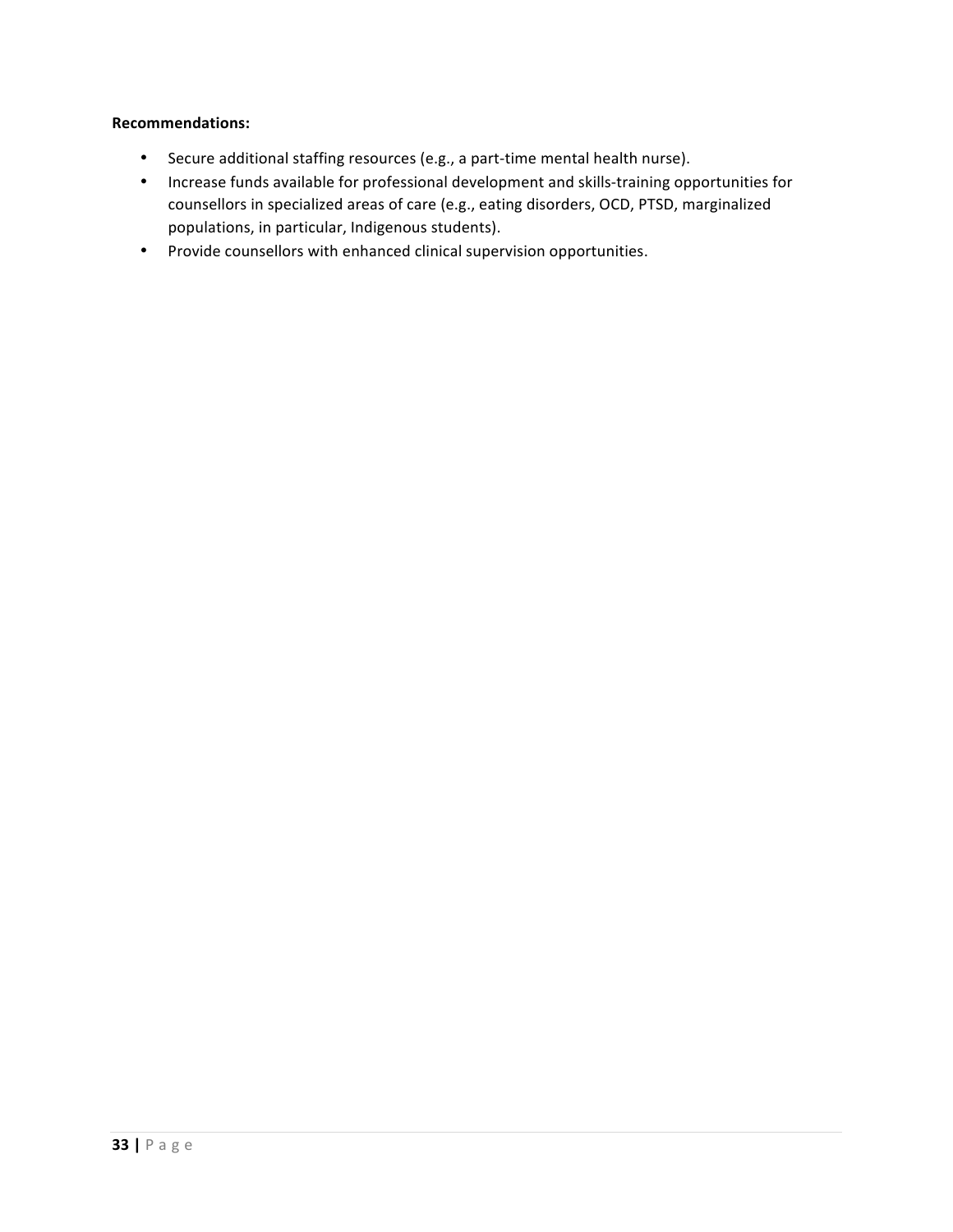# **7. Crisis Management**

Crises such as acute distress and imminent risk of self-harm have a significant impact on students' mental health and academic success. They also have an impact on others and can affect the entire campus community. Crises are also often complicated situations that require multiple roles and perspectives and a well-coordinated response. Crisis management protocols are critical, therefore, to enable the campus community to respond effectively to crisis situations which often involve acute distress or imminent risk of self-harm. Such situations require an elevated level of response in order to ensure the safety of all involved. It is essential that all staff and faculty understand their role within the institution's crisis management protocols and what is expected of them.

**Current state:** The following resources are currently in place to assist with crisis response.

Garnet Guide: for identifying and responding to students in distress. Distributed to as many staff & faculty as possible, as well as student staff (e.g., RAs). Includes information about resources available in emergency situations (CHIMO, Kids Help Phone, Mobile Mental Health, 911)

**Mental Health First Aid:** focuses on referring students to crisis resources when needed, and becoming comfortable with identifying such needs.

**Residence staff orientation training:** includes some training around identifying and responding to students in distress, including suicide intervention.

### **Gaps:**

- There is no formal crisis response team protocol on campus  $-$  especially to guide decisionmaking in emergencies that often occur outside of normal working hours
- There is currently no standard policy or protocol for staff to follow when students in mental health crisis need to be taken to hospital.
- Residence Life staff are at high risk for burnout due to intensity and number of situations requiring emergency response.
- There are no on-campus after-hours mental health crisis services available.
- There is some confusion amongst staff members as to the role parents/families play in crisis situations and the appropriateness of sharing information about a student's condition, especially for students under 18 years of age.
- There may be a lack of awareness amongst faculty and staff regarding the types of situations and circumstances which dictate an emergency/crisis management response.
- MtA lacks a clear and cohesive policy and procedure to support students with serious, ongoing mental illnesses, including communication to students about options available for mental health leave as well as re-entry processes.
- There is currently a lack of protocol/programming to support members of the campus community in the event of the death of a student by suicide.
- Staff and faculty may be unaware of their roles and responsibilities when dealing with a student who poses an imminent danger to themselves or others.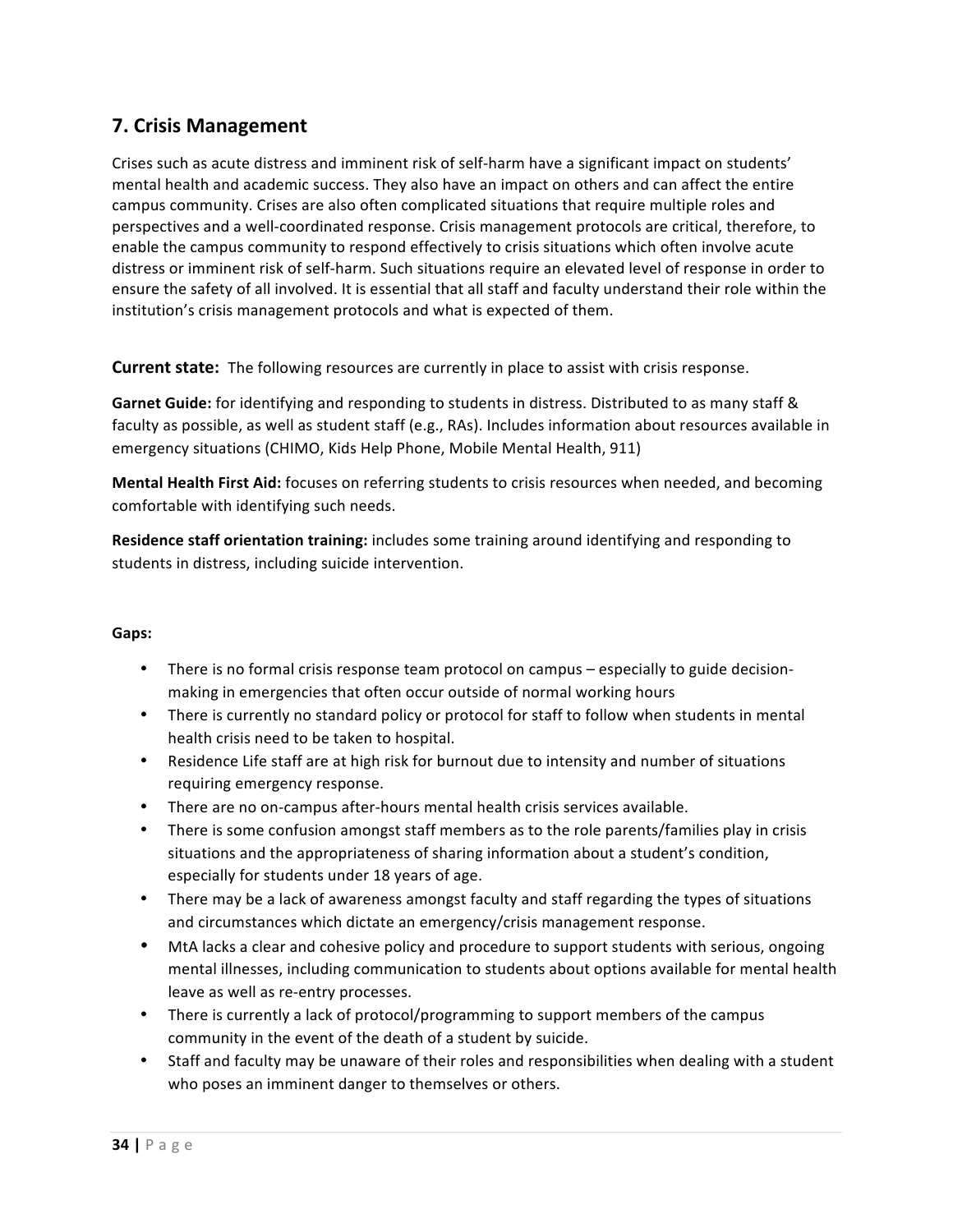### **Potential Areas for Development:**

- Consider expanding the hours of operation of the Wellness Centre to better meet the logistical needs of students. Perhaps Student Development Counsellor work schedules could be staggered in order to provide some coverage in the evening.
- Explore the costs and benefits of membership in a student assistance program (SAP) to enhance students' access to services 24 hours per day.
- Encourage students to make use of existing after-hours crisis services (e.g., phone lines).
- Have systems and procedures in place to disseminate timely and accurate information to students and other members of the campus community during threat emergency situations (In **progress)**.
- Develop a protocol to support students, faculty and staff following the death of a student by suicide.
- Develop effective communication and coordination processes to support students with serious ongoing mental health concerns, including options available for mental health leave as well as re-entry processes to support transition back to academic programs.

### **Recommendations:**

- Develop an official staff protocol for transporting students in mental health crisis to hospital.
- Enhance the mental health training made available to Res Life staff, including regular follow-up and "supervision" from counsellors to encourage continuing confidence in executing boundaries and care in their roles.
- Develop a crisis response team protocol so that no one staff member is responsible for crisis intervention alone, and so that there is a clear protocol for responding to crises outside of standard work hours (In progress).
- Develop a clear policy on sharing of student information with parents/families, while respecting all laws related to the privacy of information.
- Increase availability of crisis services after hours (more counsellors, counsellor presence in residence, add evening shifts, and/or on-call services) as these tend to be the more difficult times of day for young adults with mental health concerns.
- Develop a communications plan for staff and faculty to follow when dealing with situations involving students with the potential for harm to self or others.
- Enhance faculty and staff awareness of the types of situations and circumstances that require crisis management, what the protocols are, and what their role is within these. This involves also understanding how an institution's policies, provincial legislation and professional guidelines inform decisions related to what information is shared and when to notify authorities when the safety of the individual or others is involved.
- Ensure that emergency personnel and peers, staff, professionals on campus are aware of best practices re: confidentiality during crisis intervention.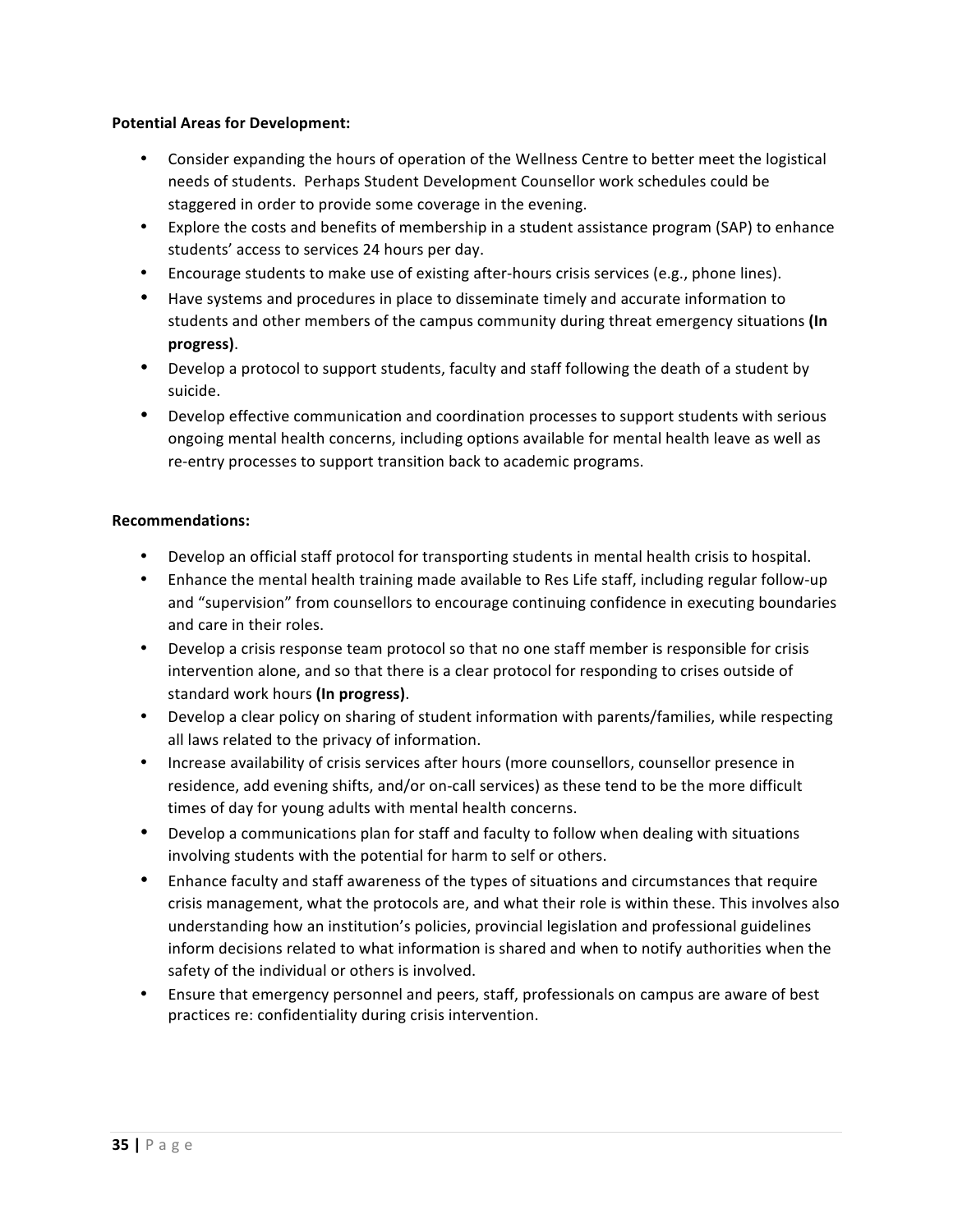## **Summary and Next Steps**

In supporting student success and well-being, Mount Allison University has provided students with a number of mental health services and programs. Historically, our students have benefited from access to a multidisciplinary group of health, mental health and health promotion professionals on campus, as well as student life professionals. Still, students express concern about access to high-demand services, accessibility of specialized mental health services, a lack of knowledge or awareness of the variety of services available, stigma associated with mental health and help-seeking, and a lack of understanding about when to seek help for a mental health issue.

The landscape of post-secondary student mental health is changing. More students are arriving on campus with pre-existing, and often complex, mental health needs. Recognizing that, the Student Affairs Division has undertaken this review of existing health, wellness, and mental health services at MtA. Successes have been highlighted, gaps have been identified, and recommendations outlined.

Greater emphasis is being placed on providing resources and training to faculty and staff, assisting them in identifying and responding to students in distress – creating a caring community where "every door is the right door". Students are being given access to resources such as group counselling and psychoeducation, programs in residences, online resources, peer support groups and mentorship programs, and partnerships with local community mental health resources. It is clear, however, that the mental health needs of post-secondary students cannot be effectively or efficiently met through the delivery of reactive mental health services.

A growing body of research suggests the importance of programming that addresses positive mental health and resilience, as well as the significant impact environments can have on mental health and well-being, while recognizing that not all students have the ability to prevent the development of mental illness or mental health problems.

The University has an opportunity, through its programs and services, to play a role in helping students recognize their ability to manage, maintain or and improve their own mental health. Campaigns, information, and programs promoting the importance of adopting healthy lifestyles, such as a healthy diet, sleeping more, regular exercise, effective time management, positive thinking, joining communities, resiliency, and learning to cope with adversity, will assist students in reducing stress and developing much needed emotions regulations and self-management skills.

While the University's intimate setting does provide many advantages, including small class sizes, and ample opportunity to interact with faculty, and recognizing that MtA does offer a generous and competitive scholarship, bursary and financial aid program, systems and structures that present challenges or barriers to students' mental well-being need to be addressed. These may include financial worries (including worries about maintaining scholarships); academic pressures (internal or external); lack of meaningful social connections, and challenging communication and information tools and systems. 

This document is a "living document" and will continue to be revised as stakeholder feedback is received and evaluated.

Next steps in this process include: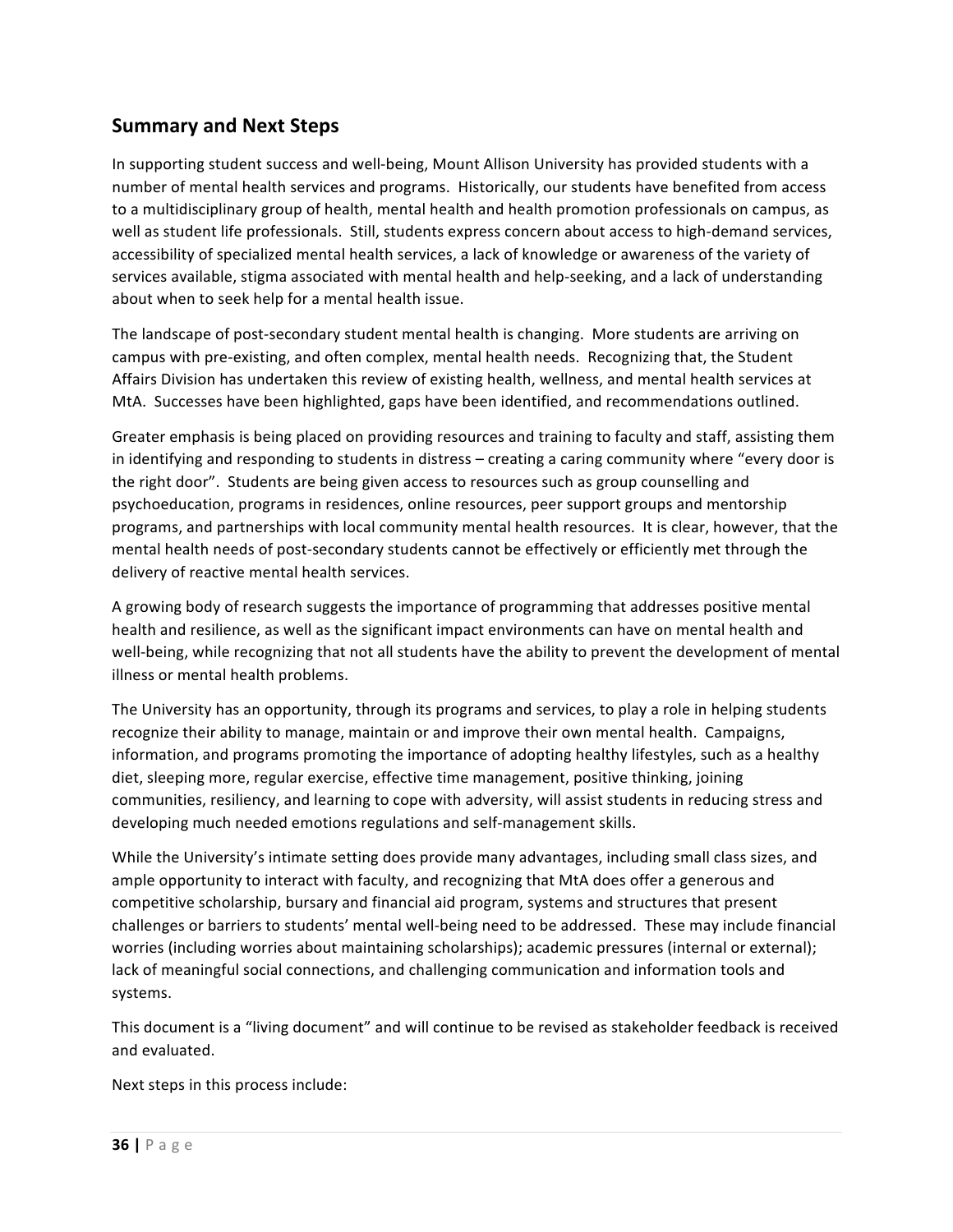- Sharing the *Student Affairs Mental Health Strategy* with all members of the campus community **(Complete)**.
- Collaborating with the Mount Allison Students Union as well as individual clubs and societies with mandates related to mental health.
- Liaising with Sackville partners and mental health agencies on key components of the strategy.
- Securing external funding to support mental health initiatives.
- Monitoring, assessing and evaluating mental health programs and services.

These steps, and the Report recommendations, are in alignment with the systemic approach, which regards every member of our community – staff, faculty and students – as having a voice in the important conversation around student mental health.

The recommendations also call for the university to provide, within available resources, the services most needed for our students, and for students to actively engage in supporting their own mental wellness. All elements of the University environment have an impact on student well-being, and have the potential to contribute to fostering a healthy, inclusive, and resilient community.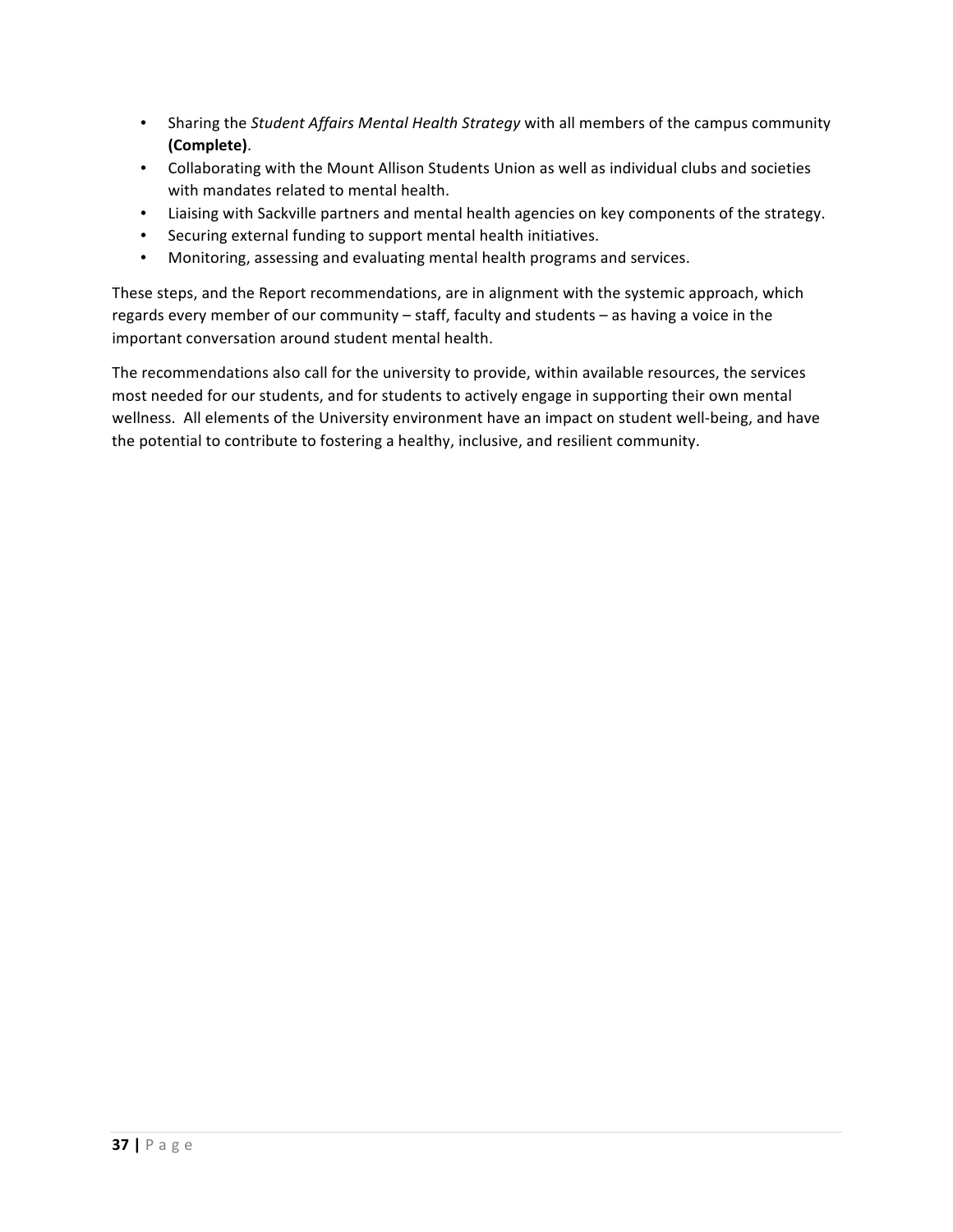## **References**

Akgun, S & Ciarrochi, J. (2003) Learned Resourcefulness moderates the Relationships Between *Academic Stress and Academic Performance*. Educational Psychology, 23 (30): 287-294

Ansari, W. and Stock, C. (2010). *Is the Health and Wellbeing of University Students Associated with their* Academic Performance? Cross Sectional Findings from the United Kingdom. Int. J. Environ. Res. Public Health 7:509-527

American College Health Association (2013). American College Health Association-National College *Health Assessment II: Canadian Reference Group Executive Summary Spring 2013.* Hanover, MD: American College Health Association

Canadian Association of College & University Student Services and Canadian Mental Health Association. (2013). Post-Secondary Student Mental Health: Guide to a Systemic Approach. Vancouver, BC: Author.

Center for the Study of Collegiate Mental Health (2010, March). 2010 Annual Report (Publication No. STA 11-000). Retrieved May 19, 2013 from http://ccmh.squarespace.com/storage/CCMH\_2010\_Annual\_ Report.pdf

Crozier, S & Willihnganz, N. (2005). *Canadian Counselling Centre Survey*. Camosun College.

Doherty, S. and Dooris, M. (2006) The healthy settings approach: the growing interest within colleges and universities. Education and Health 24(3): 42-43

Eisenberg, D., Golberstein E., & Hunt J. (2009) Mental Health and Academic Success in College. B.E. Journal of Economic Analysis & Policy 9(1) (Contribution): Article 40

Frank, A., & Kirk, B. (1975). *Differences in outcome for users and nonusers of university counseling and psychiatric services: A 5-year accountability study*. Journal of Counseling Psychology*,* 22, 252-258

Gallagher, R P. (2014). *National Survey of College Counseling Centers*. The International Association of Counseling Services, Inc. Monograph Series Number 9V

Government of Canada. (2006) © The Human Face of Mental Health and Mental Illness in Canada. Minister of Public Works and Government Services Canada, 2006. Retrieved May 19, 2013 from http://www.phacaspc.gc.ca/publicat/human-humain06/pdf/human\_face\_e.pdf

Government of Canada. *Mental Health and Mental Illness*. (2014).© Minister responsible for Statistics Canada, Minister of Public Works, 2014. Retrieved October 25, 2015. http://www.statcan.gc.ca/pub/82-003-x/2014009/article/14086-eng.htm

Government of New Brunswick. The Action Plan for Mental Health in New Brunswick 2011-2018. Retrieved October 30, 2015 from https://www.gnb.ca/0055/pdf/2011/7379%20english.pdf

Illovsky, M.E. (1997). *Effects of counseling on grades and retention*. Journal of College Student Psychotherapy*,* 12(1), 29-44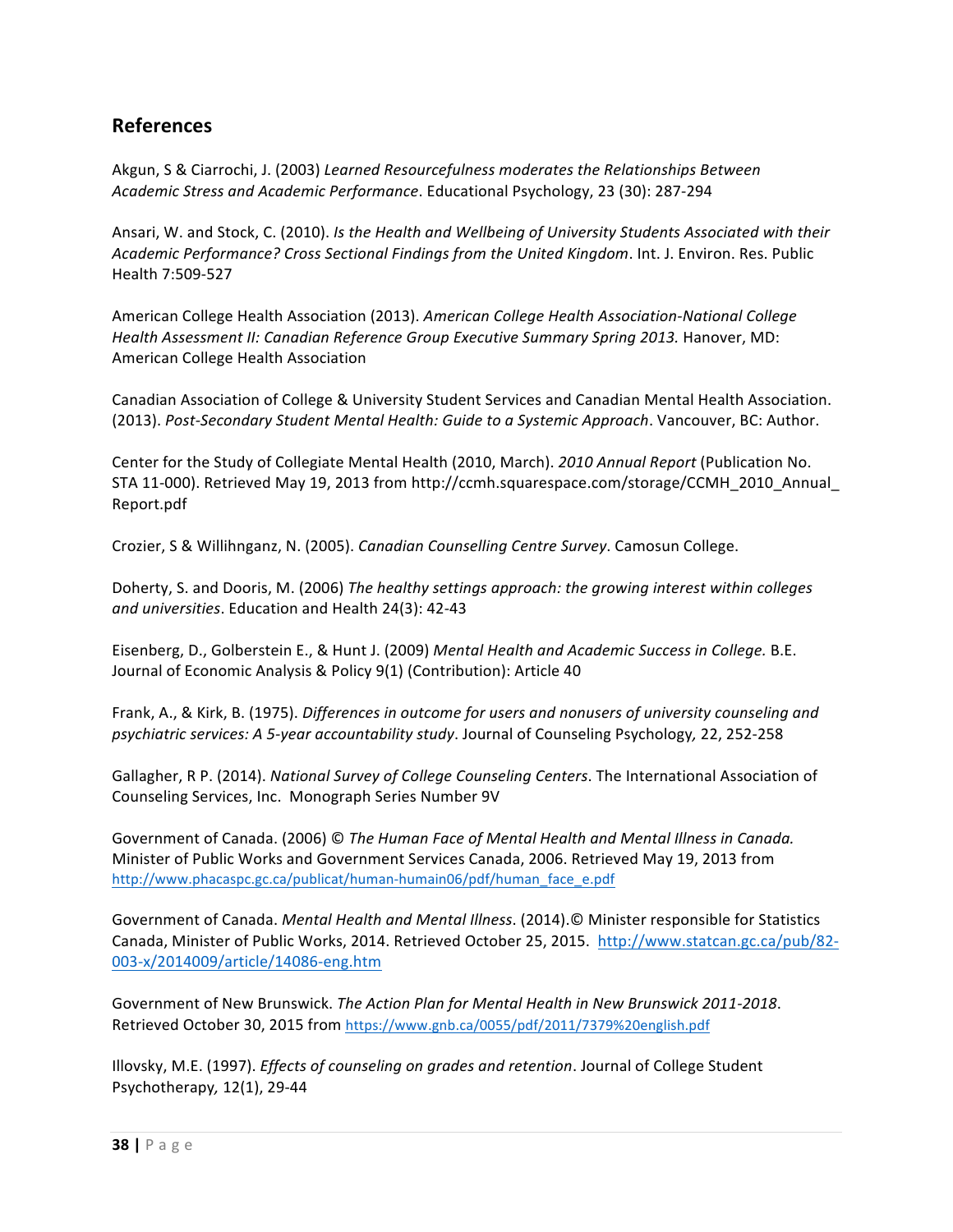Keyes CLM (2002). *The mental health continuum: from languishing to flourishing in life. Journal of Health* and Social Research 43:207-22

Kuh, G.D., Kinzie, J., Schuh, J.H., & Whitt, E.J. (2005). Assessing conditions to enhance educational effectiveness: The Inventory for Student Engagement and Success. San Francisco: Jossey-Bass

MacKean, G. (2011). Mental health and wellbeing in post-secondary education settings: A literature and environmental scan to support planning and action in Canada. Canadian Association of College and University Services and Canadian Mental Health Association. Retrieved May 19, 2013 from http://www.tgao.ca/assets/pdfs/CACUSS.MHCC-Student-Mental-Health-Jun19.2.pdf

Mental Health Commission of Canada. (2011). *Making the Case for Investing in Mental Health in Canada.* Retrieved October 25, 2015 from

http://www.mentalhealthcommission.ca/English/system/files/private/document/Investing\_in\_Mental\_Health\_FIN AL\_Version\_ENG.pdf

Olding, M. & Yip, A. (2014). *Policy Approaches to Post-Secondary Student Mental Health. OCAD* University & Ryerson University Campus Mental Health Partnership Project. Toronto, ON: Author. Accessed online July, 2014 from: http://campusmentalhealth.ca/wp-content/uploads/2014/05/Policy-Approaches-to-PS-student-MH.FINAL\_April15-2014.pdf

Patterson, P., & Kline, T. J. B. (2008). *Report on post-secondary institutions as healthy settings: the pivotal role of student services*. Health and Learning Knowledge Centre. Retrieved from: http://www.cclcca.ca/pdfs/HLKC/WG5CCLReport\_FINAL\_ENG.pdf

Porter, S. (2011). *Personal counselling at an Ontario community college: Client groups, service usage,* and retention. Canadian Journal of Counselling and Psychotherapy, 45(3), 208-219

Regier, D., Boyd J., Burke, J. et al. (1988). One month prevalence of mental disorders in the United States. Archives of General Psychiatry, 45: 977-986.

Silverman, D., Underhile, R., Keeling, R. (2008). Student Health Reconsidered: A Radical Proposal for *Thinking Differently About Health Related Programs and Services for Students*. Student Health Spectrum, June 2008, AETNA Student Health.

Turner, A., & Berry, T.R, (2000). *Counseling center contributions to student retention and graduation:* A *longitudinal assessment.* Journal of College Student Development, 41(6), 627-635.

University of Toronto (2014). *Report of the Provostial Advisory Committee on Student Mental Health* – *The University of Toronto Student Mental Health Strategy and Framework*. Retrieved October 24, 2015 from:

http://mentalhealth.utoronto.ca/sites/default/files/Report%20on%20Student%20Mental%20Health%202014.pdf

UUK/USCOP Committee for the Promotion of Mental Wellbeing in Higher Education (2006). A *framework* for development of policies & procedures for the support and quidance of higher education students experiencing mental health difficulties. Retrieved May 19, 2013 from http://www.mwbhe.com/inc/files/documents/publications/mental\_health\_policy\_framework.pdf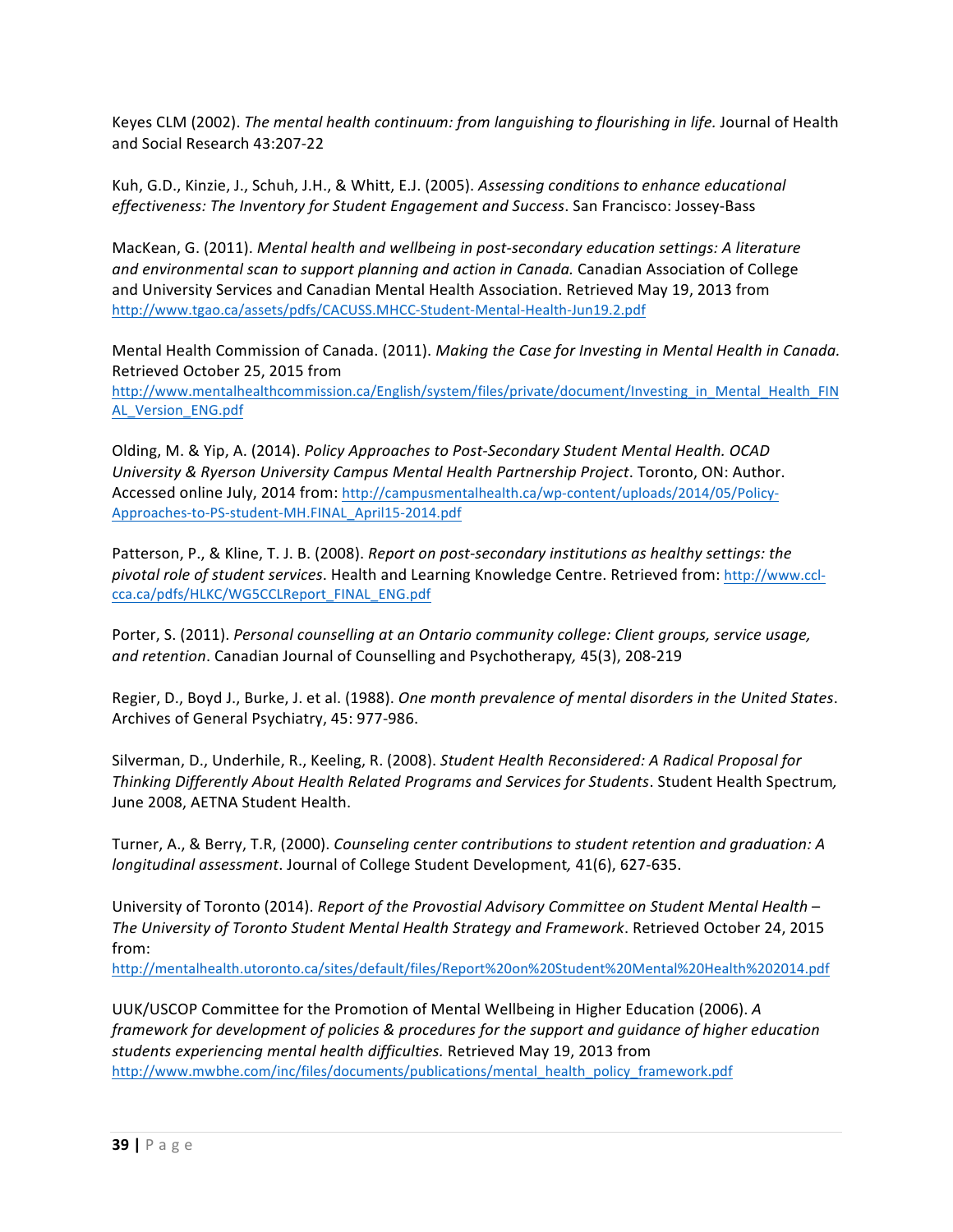Wilson, S. B., Mason, T.W., & Ewing, M.J.M. (1997). *Evaluating the impact of receiving university-based* Counseling services on student retention. Journal of Counseling Psychology, 44, 316-320

World Health Organization (1998). *Health Promoting Universities: Concept, experience and framework for action*. Ed: Dooris, M. et al. Retrieved May 30, 2013 from http://www.euro.who.int/\_\_data/assets/pdf\_file/0012/101640/E60163.pdf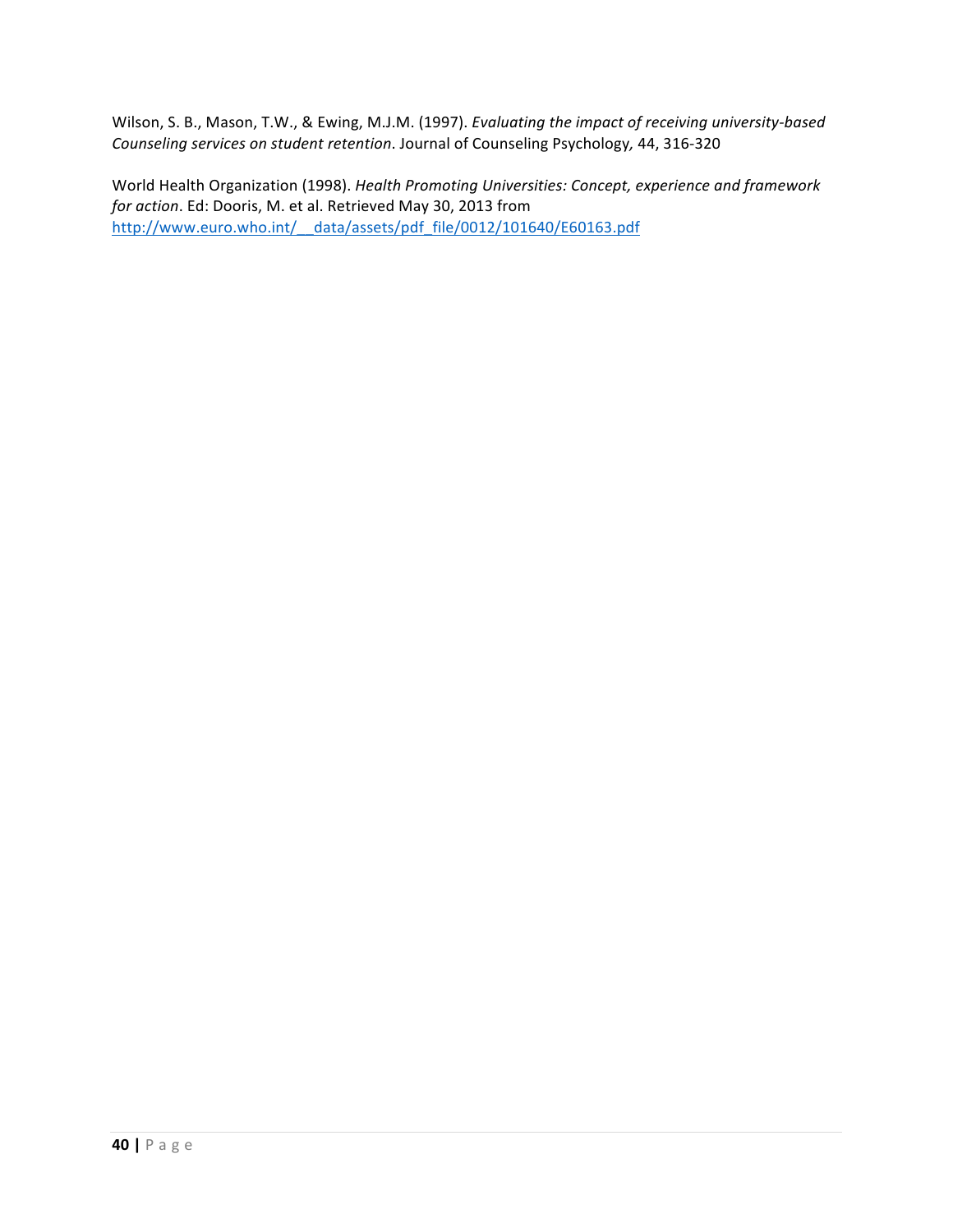# **Additional Resources**

American College Health Association (2013). American College Health Association-National College Health Assessment II: Reference Group Executive Summary Fall 2012. Hanover, MD: American College Health Association

Association of Universities and Colleges of Canada (2012). Mental health: A guide and checklist for *presidents.* Retrieved July 31, 2012 from 

http://staging.aucc.ca/wp-content/uploads/2012/06/mentalhealth-checklist-guide-for-presidents-june-2012.pdf

*Cornell University Mental Health Framework*. Retrieved May 24, 2013 from http://www.gannett.cornell.edu/campus/welfare/framework.cfm

Dean, L. A. (Ed.). (2006). *CAS professional standards for higher education*. Council for the Advancement of Standards in Higher Education

Health Communication Unit at the Dalla Lana School of Public Health at the University of Toronto and the Canadian Mental Health Association, Ontario (2010). Workplace Mental Health Promotion: a How-To Guide. Retrieved May 19, 2013 from http://wmhp.cmhaontario.ca/wordpress/wpcontent/uploads/2010/03/WMHP-Guide-Final1.pdf

Jed Foundation and Suicide Prevention Resource Center (2011). *The Guide to Campus Mental Health* Action Planning. Retrieved May 19, 2013 from https://www.jedfoundation.org/CampusMHAP\_Web\_final.pdf

Mental Health Commission of Canada (2009). *Toward Recovery & Wellbeing: A Framework for a Mental Health Strategy for Canada.* Retrieved May 19, 2013 from http://www.mentalhealthcommission.ca/English/document/241/toward-recovery-and-well-being

Mental Health Commission of Canada (2012). *Changing Directions/Changing Lives: a Mental Health Strategy for Canadians*. Retrieved May 19, 2013 from http://strategy.mentalhealthcommission.ca/pdf/strategy-images-en.pdf

NASPA (2010). Leadership for a Healthy Campus: An Ecological Approach for Student Success. http://www.naspa.org/membership/mem/pubs/ebooks/HealthyCampus.pdf

Sainsbury Centre for Mental Health, Shepherd, G., Boardman, J., & Burns, M. (2010). *Implementing* recovery: A methodology for organizational change. Sainsbury Centre for Mental Health. Retrieved May 19, 2013 from: http://www.centreformentalhealth.org.uk/pdfs/Implementing\_recovery\_methodology.pdf

Sawatzky, R., Ratner, P.A., Richardson, C.G., Washburn, C., Sudmant, W., & Mirwaldt, P. (2012). Stress and depression in students: The mediating role of stress-management self-efficacy. Nursing Research, 61(1), 13-21

*UK Healthy Universities Toolkit.* Retrieved May 13, 2013 from: http://www.healthyuniversities.ac.uk/toolkit/index.php